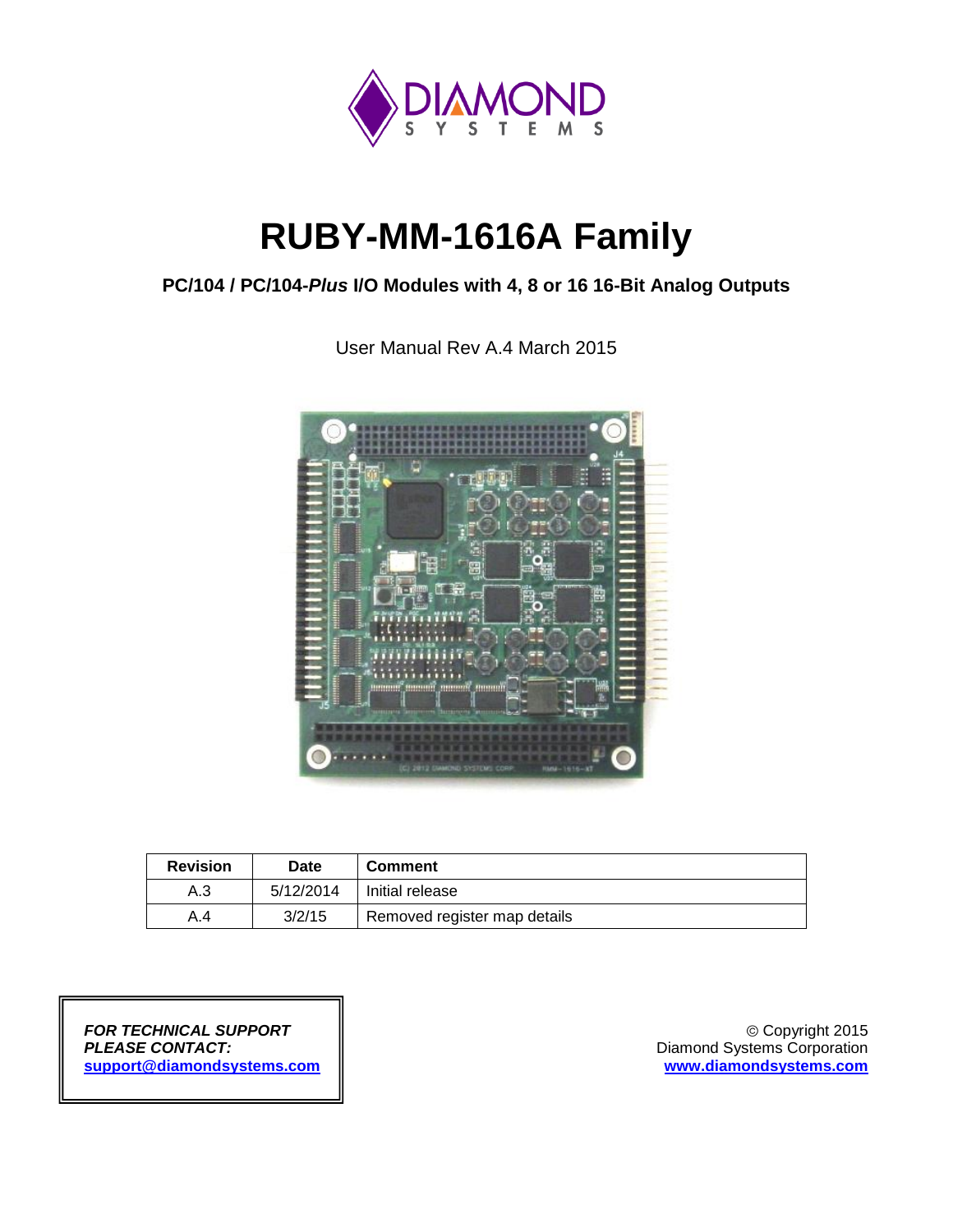

## **TABLE OF CONTENTS**

| 1.           |      |  |
|--------------|------|--|
| 2.           |      |  |
| 2.1          |      |  |
| 2.2          |      |  |
| 2.3          |      |  |
| 3.           |      |  |
| $\mathbf{4}$ |      |  |
| 5.           |      |  |
| 5.1          |      |  |
| 5.2          |      |  |
| 5.3          |      |  |
| 5.4          |      |  |
| 5.5          |      |  |
|              |      |  |
| 6.1          |      |  |
| 6.2          |      |  |
| 6.3          |      |  |
| 6.4          |      |  |
| 6.5          |      |  |
| 6.6          |      |  |
| 7.           |      |  |
| 7.1          |      |  |
| 7.2          |      |  |
| 7.3          |      |  |
| 7.4          |      |  |
| 7.5          |      |  |
| 7.6          |      |  |
| 7.7          |      |  |
| 7.8          |      |  |
| 7.9          |      |  |
|              |      |  |
| 8.1          |      |  |
| 8.2          |      |  |
| 8.3          |      |  |
| 8.4          |      |  |
| 9.           |      |  |
|              |      |  |
|              | 10.1 |  |
|              | 10.2 |  |
|              |      |  |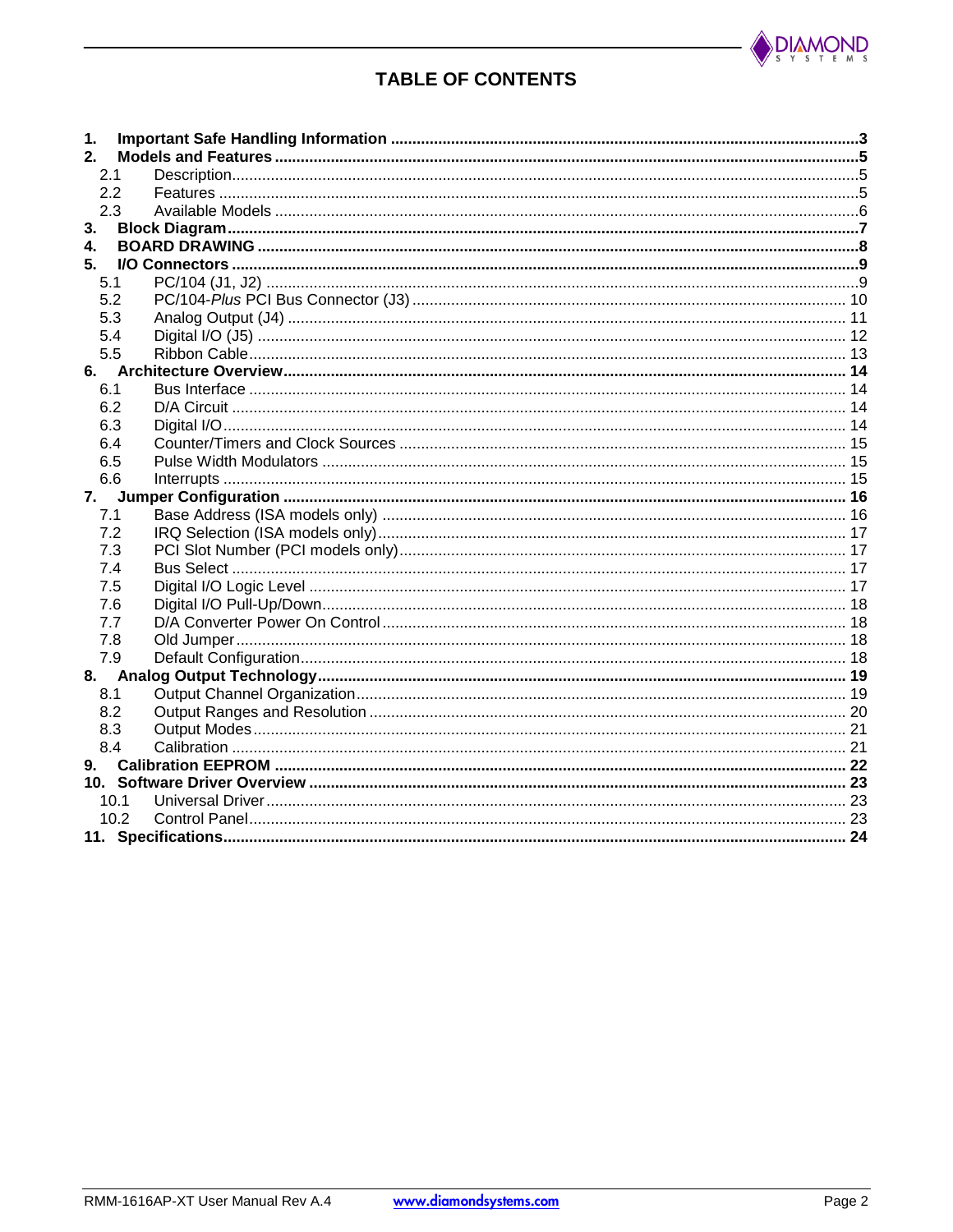

# **1. IMPORTANT SAFE HANDLING INFORMATION**



## **WARNING!**

#### **ESD-Sensitive Electronic Equipment**

Observe ESD-safe handling procedures when working with this product.

Always use this product in a properly grounded work area and wear appropriate ESD-preventive clothing and/or accessories.

Always store this product in ESD-protective packaging when not in use.

#### *Safe Handling Precautions*

This board contains several I/O and bus connectors with many connections to sensitive electronic components. This creates many opportunities for accidental damage during handling, installation and connection to other equipment. The list here describes common causes of failure found on boards returned to Diamond Systems for repair. This information is provided as a source of advice to help you prevent damaging your Diamond (or any vendor's) embedded computer boards.

**ESD damage** – This type of damage is usually almost impossible to detect, because there is no visual sign of failure or damage. The symptom is that the board eventually simply stops working, because some component becomes defective. Usually the failure can be identified and the chip can be replaced. To prevent ESD damage, always follow proper ESD-prevention practices when handling computer boards.

**Damage during handling or storage** – On some boards we have noticed physical damage from mishandling. A common observation is that a screwdriver slipped while installing the board, causing a gouge in the PCB surface and cutting signal traces or damaging components.

Another common observation is damaged board corners, indicating the board was dropped. This may or may not cause damage to the circuitry, depending on what is near the corner. Most of our boards are designed with at least 25 mils clearance between the board edge and any component pad, and ground / power planes are at least 20 mils from the edge to avoid possible shorting from this type of damage. However these design rules are not sufficient to prevent damage in all situations.

A third cause of failure is when a metal screwdriver tip slips, or a screw drops onto the board while it is powered on, causing a short between a power pin and a signal pin on a component. This can cause overvoltage / power supply problems described below. To avoid this type of failure, only perform assembly operations when the system is powered off.

Sometimes boards are stored in racks with slots that grip the edge of the board. This is a common practice for board manufacturers. However our boards are generally very dense, and if the board has components very close to the board edge, they can be damaged or even knocked off the board when the board tilts back in the rack. Diamond recommends that all our boards be stored only in individual ESD-safe packaging. If multiple boards are stored together, they should be contained in bins with dividers between boards. Do not pile boards on top of each other or cram too many boards into a small location. This can cause damage to connector pins or fragile components.

**Power supply wired backwards** – Our boards are not designed to withstand a reverse power supply connection. This will destroy each IC that is connected to the power supply (i.e. almost all ICs). This type of damage is not covered under Diamond Systems' warranty. The board will most likely will be unrepairable and must be replaced. A chip destroyed by reverse power or by excessive power will often have a visible hole on the top or show some deformation on the top surface due to vaporization inside the package. **Check twice before applying power!**

**Overvoltage on bus connector** – The PC/104-Plus PCI connector on this product is compatible with 3.3V buses only. If the board is installed on a CPU module with 5V signaling on the PC/104-Plus connector, the FPGA on board that provides the PCI interface may be damaged. The PC/104 ISA bus connector is 5V tolerant and will work without problem in any valid PC/104 system.

**Overvoltage on analog output** – If an analog output is accidentally connected to another output signal or a power supply voltage, the output can be damaged. On most of our boards, a short circuit to ground on an analog output will not cause trouble.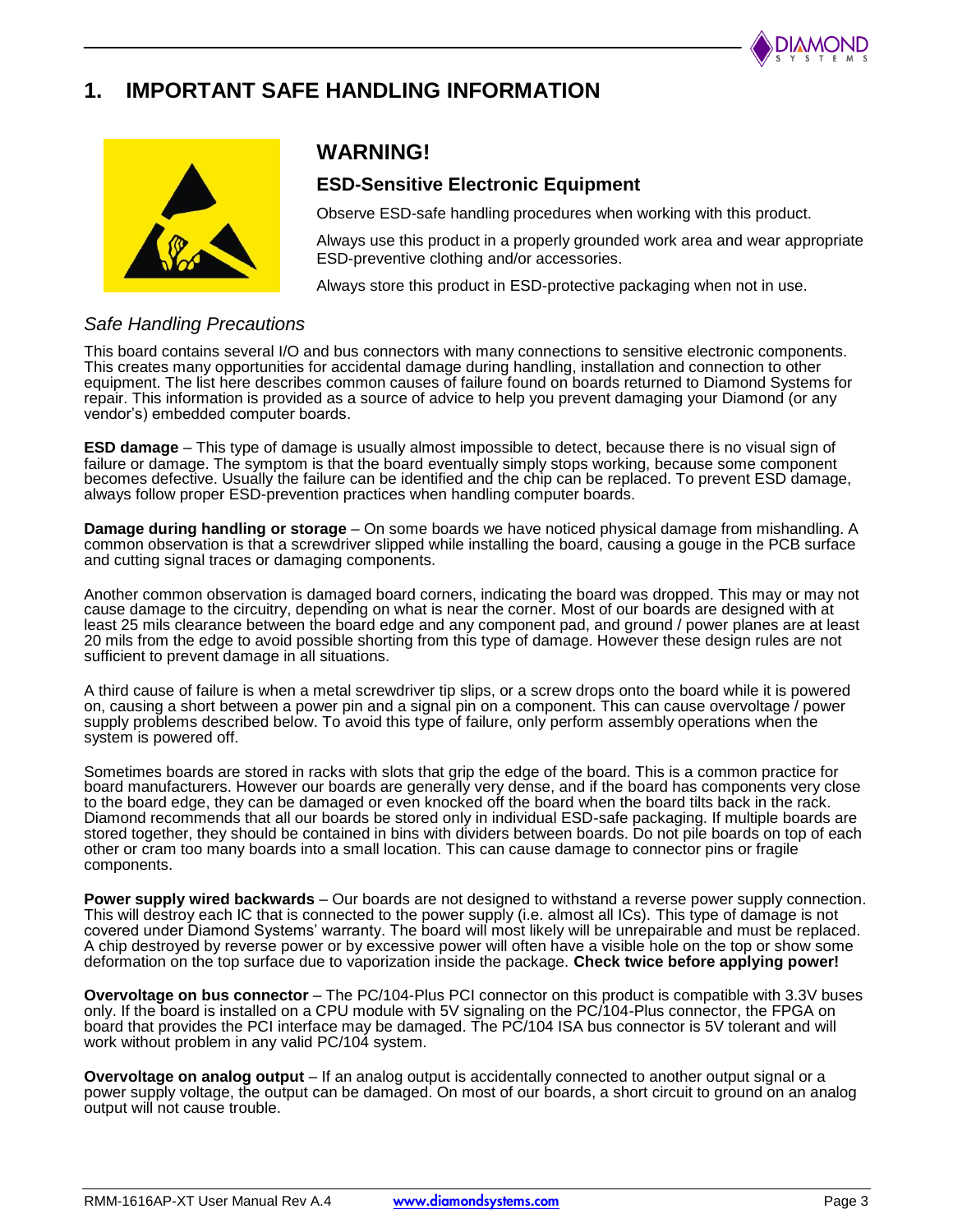

**Overvoltage on digital I/O line** – If a digital I/O signal is connected to a voltage above the maximum specified voltage, the digital circuitry can be damaged. On most of our boards the acceptable range of voltages connected to digital I/O signals is 0-5V, and they can withstand about 0.5V beyond that (-0.5 to 5.5V) before being damaged. However logic signals at 12V and even 24V are common, and if one of these is connected to a 5V logic chip, the chip will be damaged, and the damage could even extend past that chip to others in the circuit.

**Bent connector pins** –This type of problem is often minor and mostly cosmetic, and is easily fixed by bending the pins back to their proper shape one at a time with needle-nose pliers. The most common cause of bent connector pins is when a PC/104 board is pulled off the stack by rocking it back and forth left to right, from one end of the connector to the other. As the board is rocked back and forth it pulls out suddenly, and the pins at the end get bent significantly. The same situation can occur when pulling a ribbon cable off of a pin header. However, if the pins are bent too severely or too often, bending them back can cause them to weaken unacceptably or even break, and the connector must be replaced.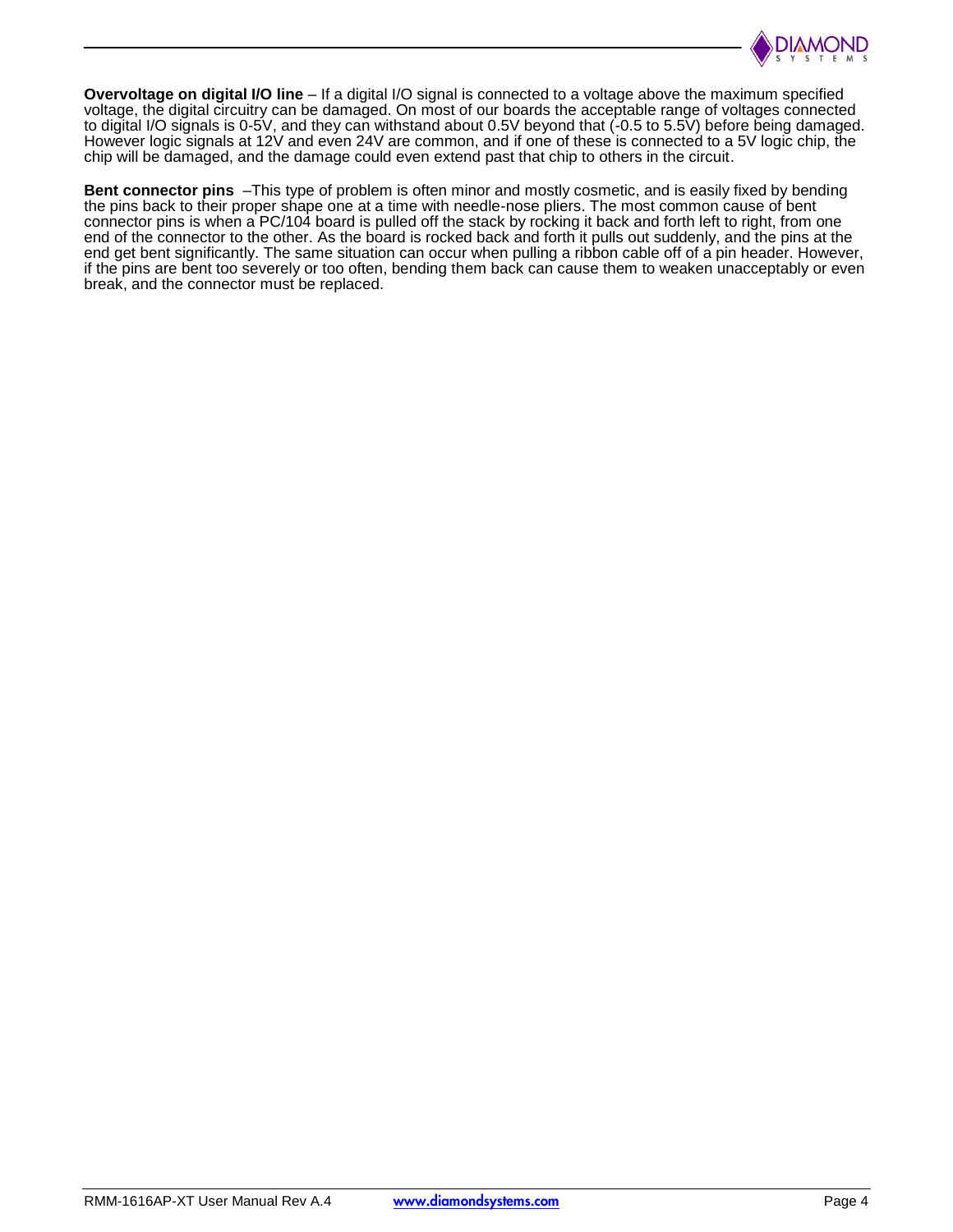

# **2. MODELS AND FEATURES**

#### **2.1 Description**

The Ruby-MM-1616 is a family of PC/104 I/O modules featuring 4, 8 or 16 16-bit analog voltage and current outputs, and 48 digital I/O lines. The module uses the Analog Devices AD5755 16-channel 16-bit DAC chip for the D/A outputs and an FPGA with level-shifting transceivers for the DIO lines. A 50-pin connector provides access to the 16 analog outputs, and another 50-pin connector provides access to the 48 DIO lines. The board operates over the industrial temperature range of -40 $^{\circ}$ C to +85 $^{\circ}$ C and is supported by Diamond Systems' Universal Driver software. Models are available with either PC/104 or PC/104-*Plus* I/O expansion buses.

Ruby-MM-1616 utilizes individual digital calibration for each analog output channel. The calibration is performed at the factory prior to shipment. All analog components are high accuracy and low drift, enabling the board to avoid the need for recalibration for many applications during its useful lifetime.

#### **2.2 Features**

#### **Board Features**

- $\bullet$ 4, 8 or 16 analog outputs with 16-bit D/A resolution
- Programmable voltage output ranges: 0-5V, 0-10V, ±5V, ±10V, 0-20mA, 4-20mA, 0-24mA  $\bullet$
- $\bullet$  Independent output range for each channel
- Waveform generator on up to 16 channels
- Simultaneous update of any combination of channels  $\bullet$
- Multi-channel simultaneous waveform output capability with up to 100KHz waveform update rate ٠
- Output current limit +/-5mA per channel in voltage mode  $\bullet$
- Autocalibration of D/A circuits using the internal offset and gain registers for each channel  $\bullet$
- 40 byte-wide and 8 bit-wide digital I/O lines with programmable direction  $\bullet$
- 2 32-bit programmable counter / timers  $\bullet$
- 4 24-bit pulse width modulators
- PC/104 ISA 16-bit bus interface or PC/104-*Plus* (ISA + PCI) 3.3V 32-bit bus interface

#### **Software Support**

Diamond's Universal Driver software with functions including:

- $\bullet$  D/A output
- ◆ D/A waveform generator
- ◆ Calibration
- $\bullet$  Digital I/O bit and byte-wide
- $\bullet$  Digital I/O PWM

#### **Mechanical, Electrical, and Environmental**

- ◆ PC/104 compliant form factor
- Dimensions: 3.550 x 3.775" (90 x 96mm)
- ◆ +5VDC input voltage
- $\div$  -40°C to +85°C operating temperature
- RoHS compliant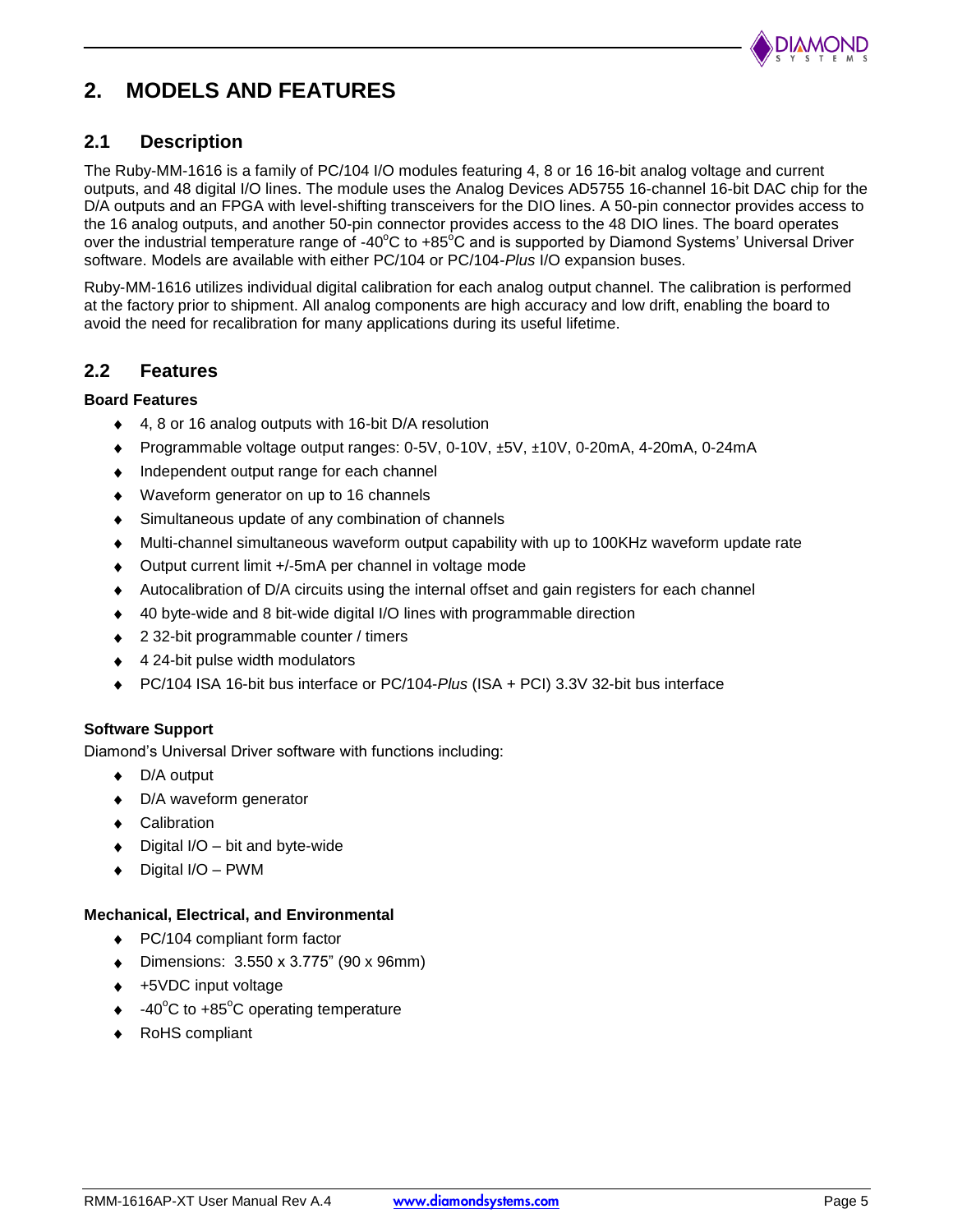

## **2.3 Available Models**

The following models are available, offering a selection of analog outputs for each bus configuration.

| <b>Model Number</b>  | <b>Analog Outputs</b> | Digital I/O | <b>Bus Interface</b> | <b>Notes</b>          |
|----------------------|-----------------------|-------------|----------------------|-----------------------|
| <b>RMM-1616AP-XT</b> | 16                    | 48          | $PCI + ISA$          | Standard stocked item |
| RMM-816AP-XT         |                       | 48          | $PCI + ISA$          | Standard stocked item |
| RMM-416AP-XT         |                       | 48          | $PCI + ISA$          | 50 unit minimum order |
| <b>RMM-1616A-XT</b>  | 16                    | 48          | <b>ISA</b>           | Standard stocked item |
| <b>RMM-816A-XT</b>   |                       | 48          | <b>ISA</b>           | Standard stocked item |
| <b>RMM-416A-XT</b>   |                       | 48          | ISA                  | 50 unit minimum order |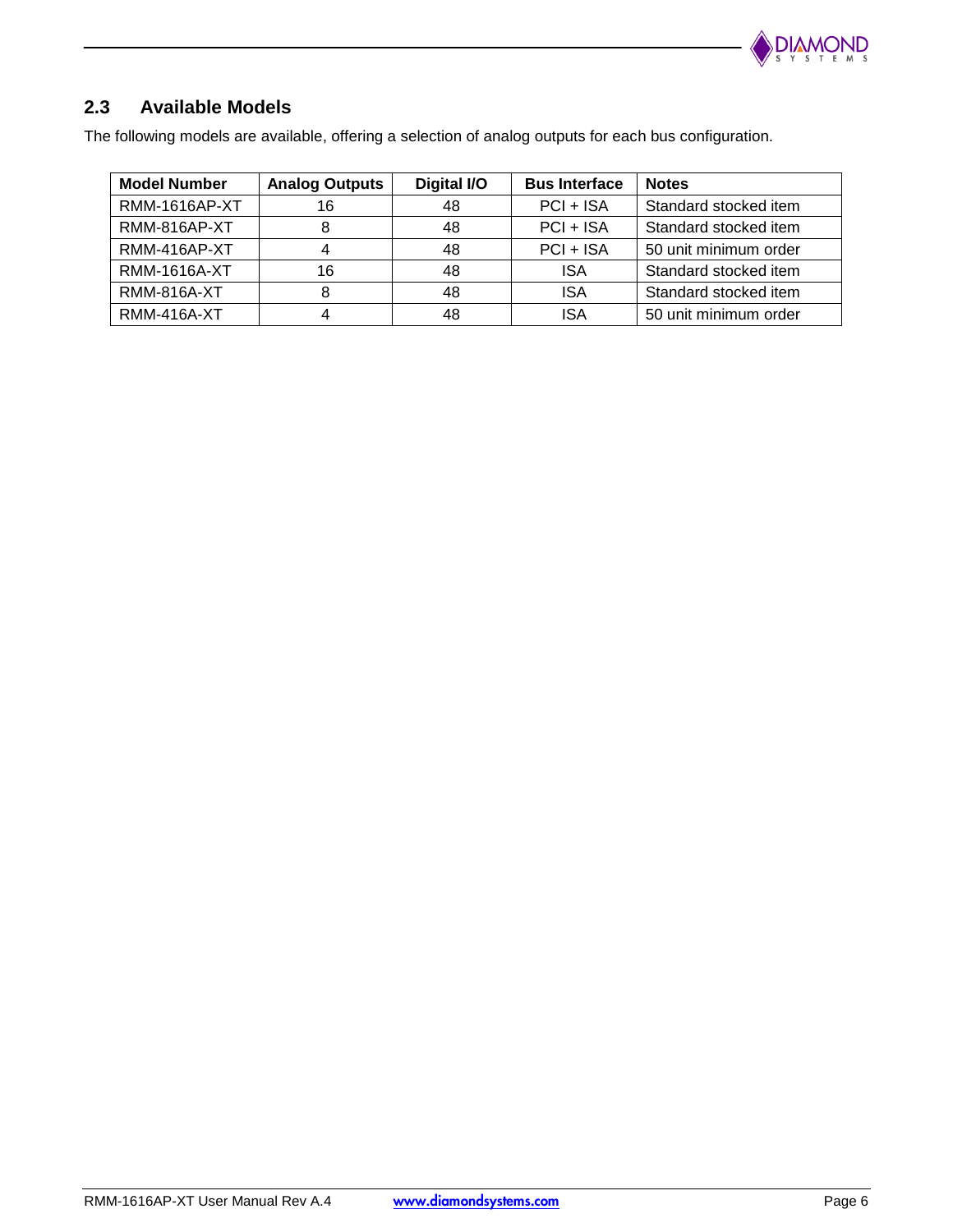

# **3. BLOCK DIAGRAM**

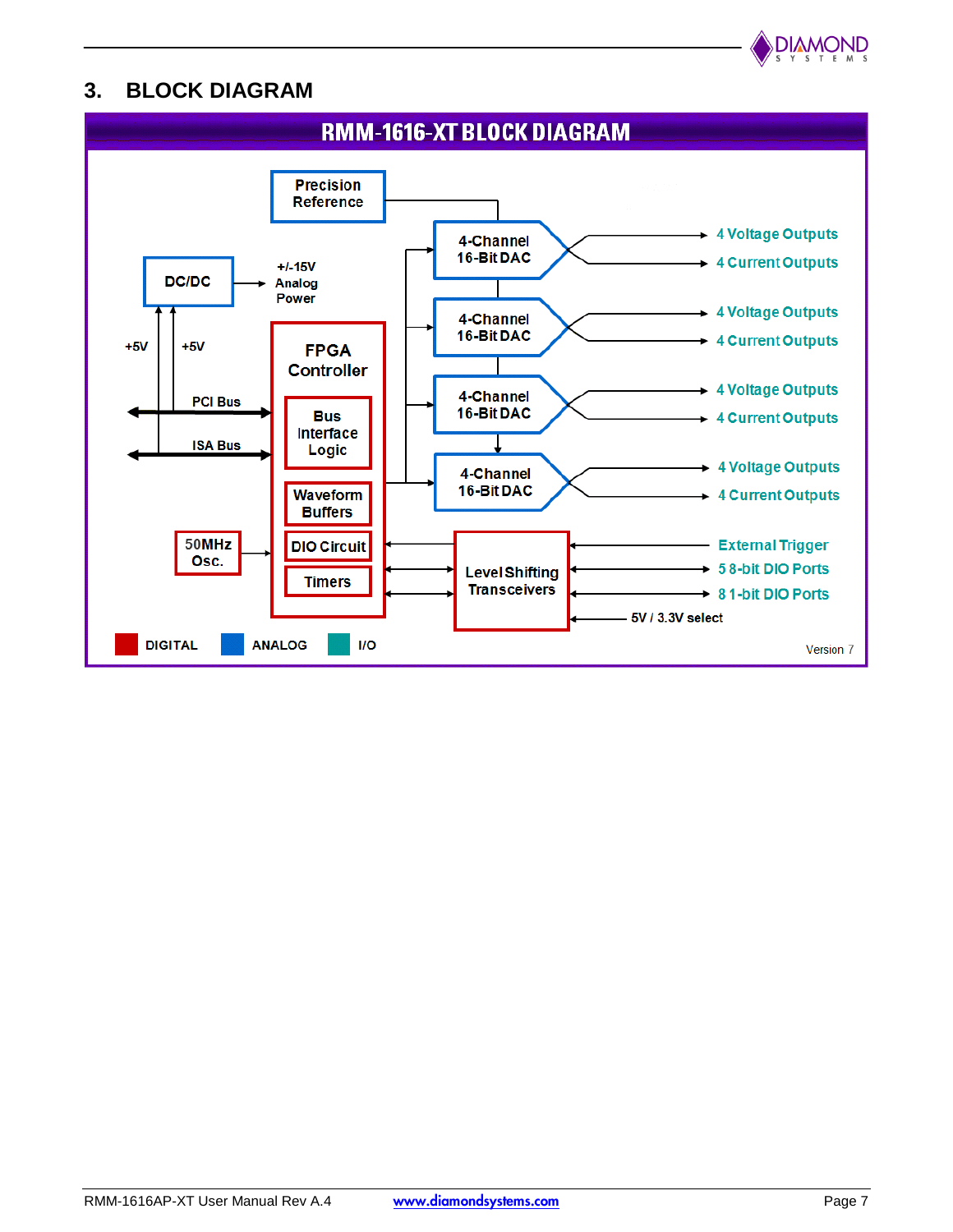

# **4. BOARD DRAWING**



| <b>Connector</b> | <b>Description</b>        |
|------------------|---------------------------|
| J1 & J2          | PC/104 connectors         |
| J3               | <b>PCI</b> connector      |
| J4               | Analog connector          |
| J5               | Digital connector         |
| J6               | IRQ jumper block          |
| .18              | Base Address jumper block |

Note: Connectors that are not intended for customer use are not identified or described in this manual.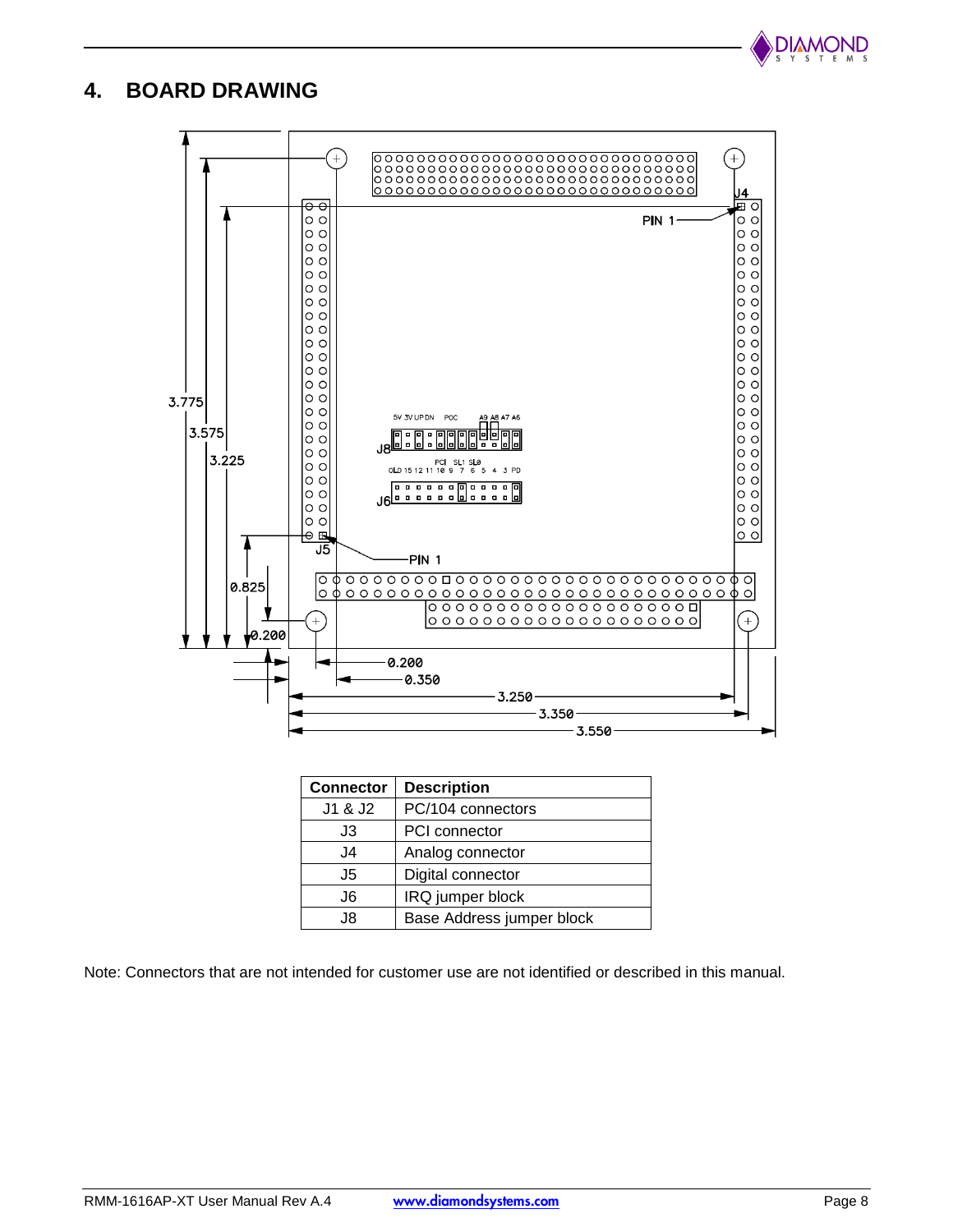

# **5. I/O CONNECTORS**

#### **5.1 PC/104 (J1, J2)**

Connectors J1 and J2 provide the standard PC/104 16-bit ISA bus. These connectors are installed on all standard models.

The PC/104-*Plus* has pins for +5V, -5V, 12V, and -12V power. RMM-1616A-XT uses only the +5V pins for power and does not require any other power source. The 5V pins on the PC/104 and PC/104-*Plus* connector, if installed, will both be used by the board, however any one connector's pins are sufficient for powering the board.

For information on the signal definitions of these connectors, please view the PC/104 or PC/104-*Plus* specifications available on www.pc104.org.

#### **View from Top of Board**

**J1: PC/104 8-bit bus connector J2: PC/104 16-bit bus connector**

| IOCHCHK-        | A1             | <b>B1</b>      | Ground           | Ground       | D <sub>0</sub>  | CO              | Ground           |
|-----------------|----------------|----------------|------------------|--------------|-----------------|-----------------|------------------|
| SD <sub>7</sub> | A2             | <b>B2</b>      | <b>RESET</b>     | MEMCS16-     | D <sub>1</sub>  | C <sub>1</sub>  | SBHE-            |
| SD <sub>6</sub> | A <sub>3</sub> | B <sub>3</sub> | $+5V$            | IOCS16-      | D <sub>2</sub>  | C <sub>2</sub>  | LA23             |
| SD <sub>5</sub> | A4             | <b>B4</b>      | IRQ9             | <b>IRQ10</b> | D <sub>3</sub>  | C <sub>3</sub>  | <b>LA22</b>      |
| SD <sub>4</sub> | A <sub>5</sub> | B <sub>5</sub> | $-5V$            | IRQ11        | D <sub>4</sub>  | C <sub>4</sub>  | <b>LA21</b>      |
| SD <sub>3</sub> | A <sub>6</sub> | B <sub>6</sub> | DRQ <sub>2</sub> | <b>IRQ12</b> | D <sub>5</sub>  | C <sub>5</sub>  | <b>LA20</b>      |
| SD <sub>2</sub> | A7             | B7             | $-12V$           | IRQ15        | D <sub>6</sub>  | C <sub>6</sub>  | <b>LA19</b>      |
| SD <sub>1</sub> | A8             | B <sub>8</sub> | OWS-             | IRQ14        | D7              | C7              | <b>LA18</b>      |
| SD <sub>0</sub> | A <sub>9</sub> | B <sub>9</sub> | $+12V$           | DACK0-       | D <sub>8</sub>  | C <sub>8</sub>  | <b>LA17</b>      |
| <b>IOCHRDY</b>  | A10            | <b>B10</b>     | Key              | DRQ0         | D <sub>9</sub>  | C <sub>9</sub>  | MEMR-            |
| <b>AEN</b>      | A11            | <b>B11</b>     | SMEMW-           | DACK5-       | D <sub>10</sub> | C10             | <b>MEMW</b>      |
| <b>SA19</b>     | A12            | <b>B12</b>     | SMEMR-           | DRQ5         | D11             | C <sub>11</sub> | SD <sub>8</sub>  |
| <b>SA18</b>     | A13            | <b>B13</b>     | IOW-             | DACK6-       | D <sub>12</sub> | C12             | SD <sub>9</sub>  |
| <b>SA17</b>     | A14            | <b>B14</b>     | IOR-             | DRQ6         | D <sub>13</sub> | C <sub>13</sub> | <b>SD10</b>      |
| <b>SA16</b>     | A15            | <b>B15</b>     | DACK3-           | DACK7-       | D14             | C <sub>14</sub> | <b>SD11</b>      |
| <b>SA15</b>     | A16            | <b>B16</b>     | DRQ3             | DRQ7         | D <sub>15</sub> | C <sub>15</sub> | <b>SD12</b>      |
| <b>SA14</b>     | A17            | <b>B17</b>     | DACK1-           | $+5V$        | D <sub>16</sub> | C <sub>16</sub> | SD13             |
| <b>SA13</b>     | A18            | <b>B18</b>     | DRQ1             | MASTER-      | D <sub>17</sub> | C <sub>17</sub> | <b>SD14</b>      |
| SA12            | A19            | <b>B19</b>     | Refresh-         | Ground       | D <sub>18</sub> | C <sub>18</sub> | SD <sub>15</sub> |
| <b>SA11</b>     | A20            | <b>B20</b>     | <b>SYSCLK</b>    | Ground       | D <sub>19</sub> | C <sub>19</sub> | Key              |
| <b>SA10</b>     | A21            | <b>B21</b>     | IRQ7             |              |                 |                 |                  |
| SA9             | A22            | <b>B22</b>     | IRQ6             |              |                 |                 |                  |
| SA <sub>8</sub> | A23            | <b>B23</b>     | IRQ5             |              |                 |                 |                  |
| SA7             | A24            | <b>B24</b>     | IRQ4             |              |                 |                 |                  |
| SA6             | A25            | <b>B25</b>     | IRQ3             |              |                 |                 |                  |
| SA <sub>5</sub> | A26            | <b>B26</b>     | DACK2-           |              |                 |                 |                  |
| SA4             | A27            | <b>B27</b>     | <b>TC</b>        |              |                 |                 |                  |
| SA <sub>3</sub> | A28            | <b>B28</b>     | <b>BALE</b>      |              |                 |                 |                  |
| SA <sub>2</sub> | A29            | <b>B29</b>     | $+5V$            |              |                 |                 |                  |
| SA <sub>1</sub> | A30            | <b>B30</b>     | <b>OSC</b>       |              |                 |                 |                  |
| SA0             | A31            | <b>B31</b>     | Ground           |              |                 |                 |                  |
| Ground          | A32            | <b>B32</b>     | Ground           |              |                 |                 |                  |
|                 |                |                |                  |              |                 |                 |                  |

| CHK-             | A <sub>1</sub> | <b>B1</b>      | Ground           | Ground       | D <sub>0</sub>  | CO              | Ground          |
|------------------|----------------|----------------|------------------|--------------|-----------------|-----------------|-----------------|
| SD <sub>7</sub>  | A2             | <b>B2</b>      | <b>RESET</b>     | MEMCS16-     | D <sub>1</sub>  | C <sub>1</sub>  | SBHE-           |
| SD <sub>6</sub>  | A <sub>3</sub> | B <sub>3</sub> | $+5V$            | IOCS16-      | D <sub>2</sub>  | C <sub>2</sub>  | LA23            |
| SD <sub>5</sub>  | A4             | B4             | IRQ9             | <b>IRQ10</b> | D <sub>3</sub>  | C <sub>3</sub>  | <b>LA22</b>     |
| SD <sub>4</sub>  | A5             | B <sub>5</sub> | $-5V$            | IRQ11        | D <sub>4</sub>  | C <sub>4</sub>  | <b>LA21</b>     |
| SD <sub>3</sub>  | A <sub>6</sub> | B <sub>6</sub> | DRQ <sub>2</sub> | IRQ12        | D <sub>5</sub>  | C <sub>5</sub>  | <b>LA20</b>     |
| SD <sub>2</sub>  | A7             | B7             | $-12V$           | IRQ15        | D <sub>6</sub>  | C <sub>6</sub>  | <b>LA19</b>     |
| SD <sub>1</sub>  | A <sub>8</sub> | B <sub>8</sub> | OWS-             | IRQ14        | D7              | C7              | <b>LA18</b>     |
| SD <sub>0</sub>  | A <sub>9</sub> | <b>B9</b>      | $+12V$           | DACK0-       | D <sub>8</sub>  | C <sub>8</sub>  | <b>LA17</b>     |
| <b>IRDY</b>      | A10            | <b>B10</b>     | Key              | DRQ0         | D <sub>9</sub>  | C <sub>9</sub>  | MEMR-           |
| <b>AEN</b>       | A11            | <b>B11</b>     | SMEMW-           | DACK5-       | D <sub>10</sub> | C10             | MEMW-           |
| SA19             | A12            | <b>B12</b>     | SMEMR-           | DRQ5         | D11             | C <sub>11</sub> | SD <sub>8</sub> |
| SA <sub>18</sub> | A13            | <b>B13</b>     | IOW-             | DACK6-       | D <sub>12</sub> | C <sub>12</sub> | SD <sub>9</sub> |
| <b>SA17</b>      | A14            | <b>B14</b>     | IOR-             | DRQ6         | D <sub>13</sub> | C <sub>13</sub> | <b>SD10</b>     |
| SA16             | A15            | <b>B15</b>     | DACK3-           | DACK7-       | D14             | C14             | <b>SD11</b>     |
| SA15             | A16            | <b>B16</b>     | DRQ3             | DRQ7         | D <sub>15</sub> | C <sub>15</sub> | <b>SD12</b>     |
| SA14             | A17            | <b>B17</b>     | DACK1-           | $+5V$        | D <sub>16</sub> | C <sub>16</sub> | <b>SD13</b>     |
| SA13             | A18            | <b>B18</b>     | DRQ1             | MASTER-      | D <sub>17</sub> | C <sub>17</sub> | <b>SD14</b>     |
| SA12             | A19            | <b>B19</b>     | Refresh-         | Ground       | D <sub>18</sub> | C <sub>18</sub> | <b>SD15</b>     |
| SA11             | A20            | <b>B20</b>     | <b>SYSCLK</b>    | Ground       | D <sub>19</sub> | C <sub>19</sub> | Key             |
| <b>SA10</b>      | A21            | <b>B21</b>     | IRQ7             |              |                 |                 |                 |
| SA9              | A22            | <b>B22</b>     | IRQ6             |              |                 |                 |                 |
| SA8              | A23            | <b>B23</b>     | IRQ5             |              |                 |                 |                 |
| SA7              | A24            | <b>B24</b>     | IRQ4             |              |                 |                 |                 |
| SA6              | A25            | <b>B25</b>     | IRQ3             |              |                 |                 |                 |
| SA <sub>5</sub>  | A26            | <b>B26</b>     | DACK2-           |              |                 |                 |                 |
| SA4              | A27            | <b>B27</b>     | <b>TC</b>        |              |                 |                 |                 |
| SA <sub>3</sub>  | A28            | <b>B28</b>     | <b>BALE</b>      |              |                 |                 |                 |
| SA <sub>2</sub>  | A29            | <b>B29</b>     | $+5V$            |              |                 |                 |                 |
| SA <sub>1</sub>  | A30            | <b>B30</b>     | <b>OSC</b>       |              |                 |                 |                 |
| SA0              | A31            | <b>B31</b>     | Ground           |              |                 |                 |                 |
| round            | A32            | <b>B32</b>     | Ground           |              |                 |                 |                 |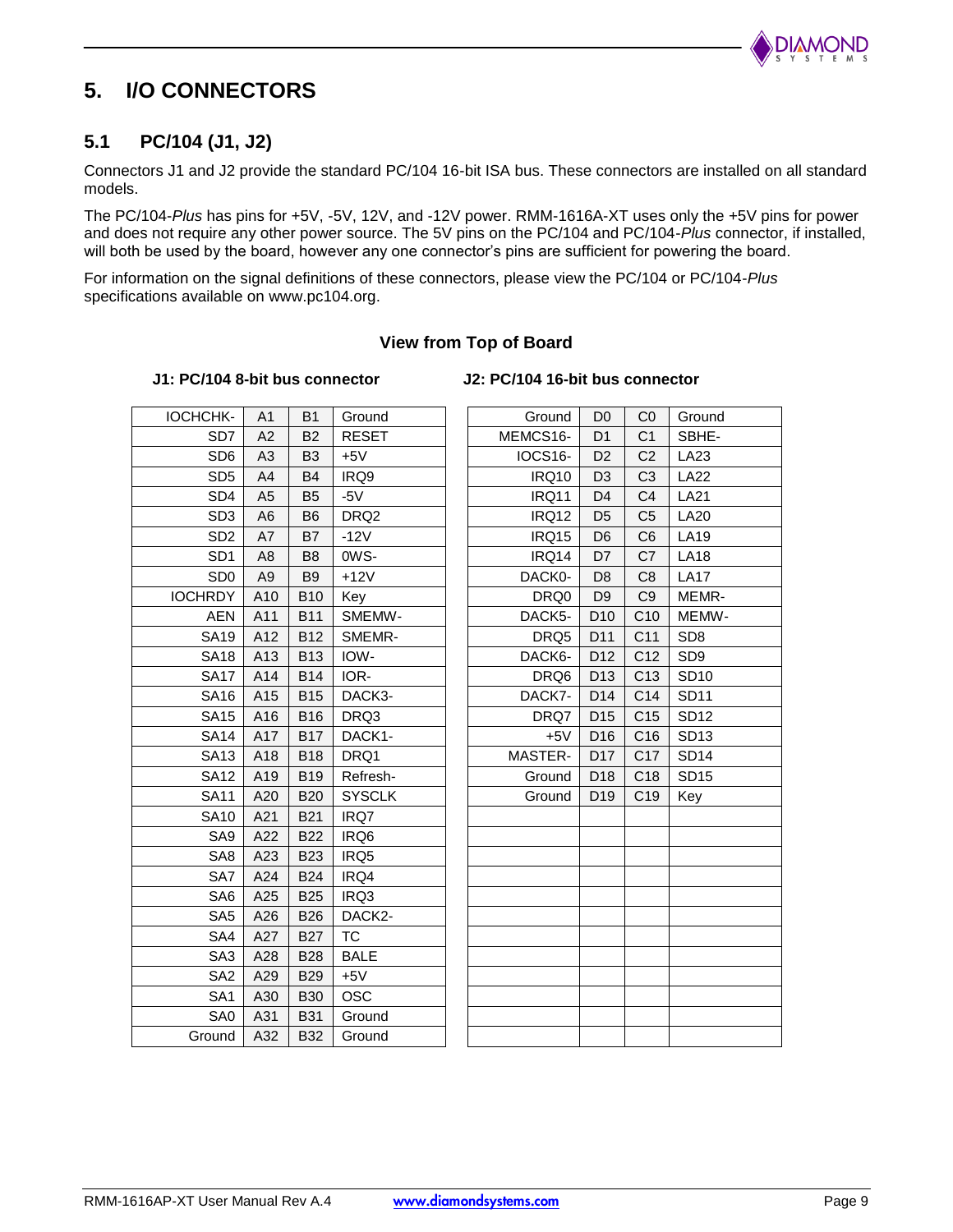

## **5.2 PC/104-***Plus* **PCI Bus Connector (J3)**

Connector J3 provides the standard PC/104-*Plus* 32-bit PCI bus interface. This connector is installed on all models with **P** in the model number.

#### **Warning: The PC/104-***Plus* **connector on RMM-1616A-XT is not 5V tolerant. The board must be used in a system with 3.3V signaling on the PC/104-***Plus* **connector.**

The PC/104-*Plus* connector has pins for both +3.3V and +5V power. RMM-1616A-XT uses only the +5V pins for power and does not require +3.3V from the host computer. If the PC/104-*Plus* connector is not installed, the board will still obtain +5V from the PC/104 ISA connectors J1 and J2.

For information on the signal definitions of this connector, please view the PC/104-*Plus* specification available on www.pc104.org.

| A <sub>1</sub> | GND/KEY5         | <b>B1</b>      | Reserved                      | C <sub>1</sub>  | $+5V$              | D <sub>1</sub>  | AD <sub>00</sub> |
|----------------|------------------|----------------|-------------------------------|-----------------|--------------------|-----------------|------------------|
| A2             | VI/O             | <b>B2</b>      | AD <sub>02</sub>              | C <sub>2</sub>  | AD <sub>01</sub>   | D <sub>2</sub>  | $+5V$            |
| A <sub>3</sub> | AD <sub>05</sub> | B <sub>3</sub> | <b>GND</b>                    | C <sub>3</sub>  | AD <sub>04</sub>   | D <sub>3</sub>  | AD <sub>03</sub> |
| A4             | $C/BE0*$         | <b>B4</b>      | AD07                          | C4              | <b>GND</b>         | D <sub>4</sub>  | AD <sub>06</sub> |
| A <sub>5</sub> | <b>GND</b>       | B <sub>5</sub> | AD <sub>09</sub>              | C <sub>5</sub>  | AD08               | D <sub>5</sub>  | <b>GND</b>       |
| A <sub>6</sub> | AD11             | <b>B6</b>      | VI/O                          | C <sub>6</sub>  | AD10               | D <sub>6</sub>  | M66EN            |
| A7             | AD <sub>14</sub> | <b>B7</b>      | AD <sub>13</sub>              | C7              | <b>GND</b>         | D <sub>7</sub>  | AD12             |
| A <sub>8</sub> | $+3.3V$          | B <sub>8</sub> | $C/BE1*$                      | C <sub>8</sub>  | AD <sub>15</sub>   | D <sub>8</sub>  | $+3.3V$          |
| A <sub>9</sub> | SERR*            | <b>B</b> 9     | <b>GND</b>                    | C <sub>9</sub>  | SB0*               | D <sub>9</sub>  | <b>PAR</b>       |
| A10            | <b>GND</b>       | <b>B10</b>     | PERR*                         | C10             | $+3.3V$            | D <sub>10</sub> | Reserved         |
| A11            | STOP*            | <b>B11</b>     | $+3.3V$                       | C <sub>11</sub> | LOCK*              | D11             | <b>GND</b>       |
| A12            | $+3.3V$          | <b>B12</b>     | TRDY*                         | C <sub>12</sub> | <b>GND</b>         | D <sub>12</sub> | DEVSEL*          |
| A13            | FRAME*           | <b>B13</b>     | <b>GND</b>                    | C <sub>13</sub> | IRDY*              | D <sub>13</sub> | $+3.3V$          |
| A14            | <b>GND</b>       | <b>B14</b>     | AD <sub>16</sub>              | C14             | $+3.3V$            | D <sub>14</sub> | $C/BE2*$         |
| A15            | AD <sub>18</sub> | <b>B15</b>     | $+3.3V$                       | C <sub>15</sub> | AD17               | D <sub>15</sub> | <b>GND</b>       |
| A16            | AD21             | <b>B16</b>     | AD <sub>20</sub>              | C16             | <b>GND</b>         | D <sub>16</sub> | AD <sub>19</sub> |
| A17            | $+3.3V$          | <b>B17</b>     | AD <sub>23</sub>              | C <sub>17</sub> | AD <sub>22</sub>   | D <sub>17</sub> | $+3.3V$          |
| A18            | <b>IDSEL0</b>    | <b>B18</b>     | <b>GND</b>                    | C <sub>18</sub> | <b>IDSEL1</b>      | D <sub>18</sub> | <b>IDSEL2</b>    |
| A19            | AD <sub>24</sub> | <b>B19</b>     | $C/BE3*$                      | C <sub>19</sub> | VI/O               | D <sub>19</sub> | <b>IDSEL3</b>    |
| A20            | <b>GND</b>       | <b>B20</b>     | AD <sub>26</sub>              | C <sub>20</sub> | AD <sub>25</sub>   | D <sub>20</sub> | <b>GND</b>       |
| A21            | AD <sub>29</sub> | <b>B21</b>     | $+5V$                         | C <sub>21</sub> | AD <sub>28</sub>   | D <sub>21</sub> | AD <sub>27</sub> |
| A22            | $+5V$            | <b>B22</b>     | AD30                          | C <sub>22</sub> | <b>GND</b>         | D <sub>22</sub> | AD31             |
| A23            | REQ0*            | <b>B23</b>     | <b>GND</b>                    | C <sub>23</sub> | REQ1*              | D <sub>23</sub> | VI/O             |
| A24            | <b>GND</b>       | <b>B24</b>     | REQ <sub>2</sub> <sup>*</sup> | C <sub>24</sub> | $+5V$              | D <sub>24</sub> | GNT0*            |
| A25            | GNT1*            | <b>B25</b>     | VI/O                          | C <sub>25</sub> | GNT <sub>2</sub> * | D <sub>25</sub> | <b>GND</b>       |
| A26            | $+5V$            | <b>B26</b>     | CLK <sub>0</sub>              | C <sub>26</sub> | <b>GND</b>         | D <sub>26</sub> | CLK1             |
| A27            | CLK <sub>2</sub> | <b>B27</b>     | $+5V$                         | C <sub>27</sub> | CLK3               | D <sub>27</sub> | <b>GND</b>       |
| A28            | <b>GND</b>       | <b>B28</b>     | INTD*                         | C <sub>28</sub> | $+5V$              | D <sub>28</sub> | RST*             |
| A29            | +12V             | <b>B29</b>     | INTA*                         | C <sub>29</sub> | INTB*              | D <sub>29</sub> | INTD*            |
| A30            | $-12V$           | <b>B30</b>     | REQ3*                         | C30             | GNT3*              | D <sub>30</sub> | GND/KEY3         |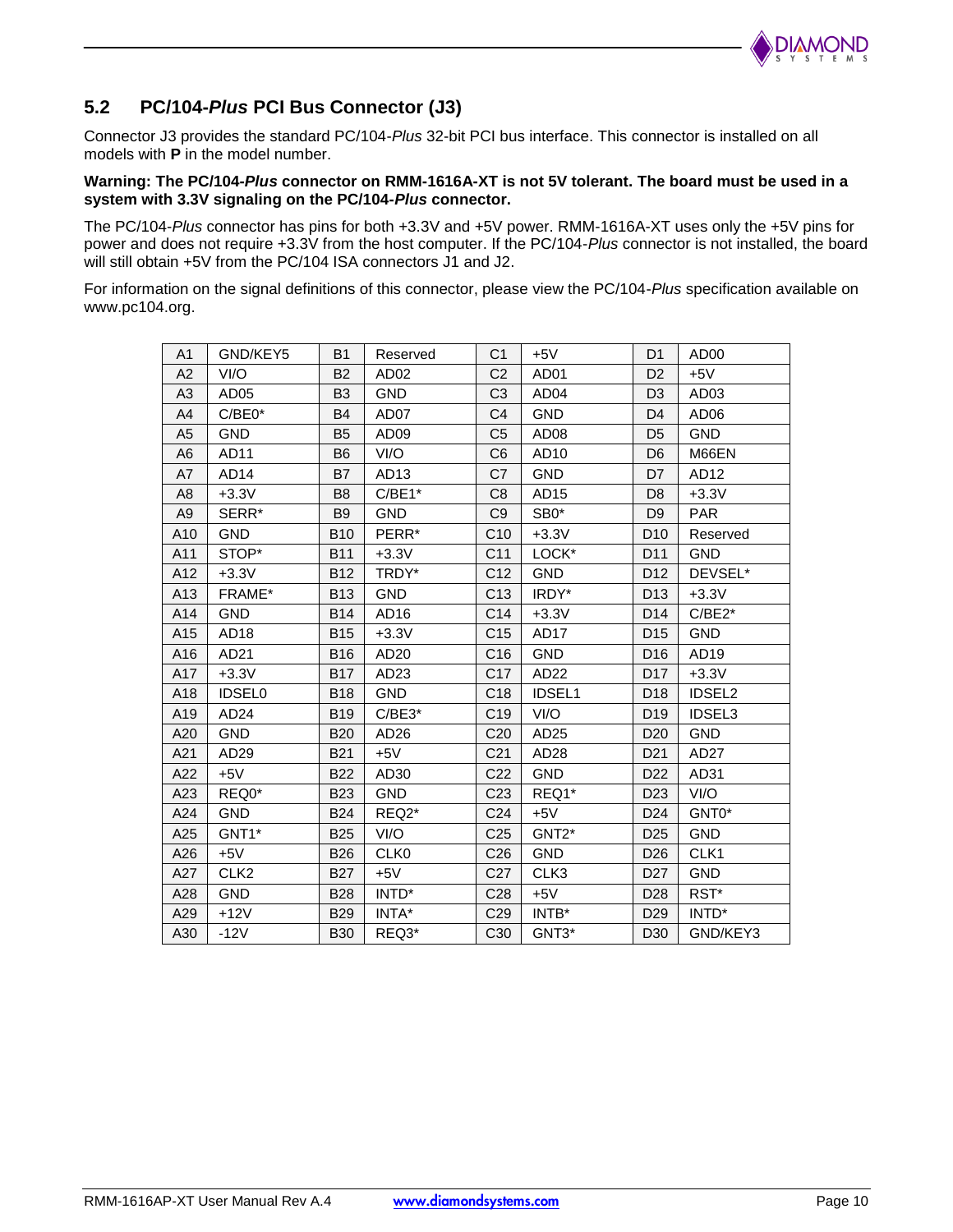

# **5.3 Analog Output (J4)**

Connector J4 brings the analog output signals to a pin header.

| VOUT <sub>0</sub>  | 1              | $\overline{2}$ | <b>IOUT 0</b>      |
|--------------------|----------------|----------------|--------------------|
| AGND               | 3              | 4              | VOUT 1             |
| <b>IOUT1</b>       | 5              | 6              | <b>AGND</b>        |
| VOUT <sub>2</sub>  | $\overline{7}$ | 8              | IOUT <sub>2</sub>  |
| <b>AGND</b>        | 9              | 10             | VOUT <sub>3</sub>  |
| <b>IOUT3</b>       | 11             | 12             | <b>AGND</b>        |
| VOUT <sub>4</sub>  | 13             | 14             | <b>IOUT 4</b>      |
| <b>AGND</b>        | 15             | 16             | VOUT <sub>5</sub>  |
| <b>IOUT 5</b>      | 17             | 18             | <b>AGND</b>        |
| <b>VOUT 6</b>      | 19             | 20             | <b>IOUT 6</b>      |
| <b>AGND</b>        | 21             | 22             | VOUT <sub>7</sub>  |
| <b>IOUT 7</b>      | 23             | 24             | <b>AGND</b>        |
| VOUT <sub>8</sub>  | 25             | 26             | <b>IOUT 8</b>      |
| <b>AGND</b>        | 27             | 28             | VOUT 9             |
| <b>IOUT 9</b>      | 29             | 30             | <b>AGND</b>        |
| VOUT <sub>10</sub> | 31             | 32             | <b>IOUT 10</b>     |
| <b>AGND</b>        | 33             | 34             | VOUT <sub>11</sub> |
| <b>IOUT 11</b>     | 35             | 36             | <b>AGND</b>        |
| VOUT <sub>12</sub> | 37             | 38             | <b>IOUT 12</b>     |
| <b>AGND</b>        | 39             | 40             | VOUT <sub>13</sub> |
| <b>IOUT 13</b>     | 41             | 42             | <b>AGND</b>        |
| VOUT <sub>14</sub> | 43             | 44             | <b>IOUT 14</b>     |
| <b>AGND</b>        | 45             | 46             | VOUT <sub>15</sub> |
| <b>IOUT 15</b>     | 47             | 48             | AGND               |
| <b>EXT TRIG</b>    | 49             | 50             | <b>DGND</b>        |

Connector type: 0.1" pitch 50-pin (2x25) dual row right-angle pin header with gold flashing.

Mating cable: Diamond Systems C-50-18

#### Connector signal definitions

| Vout 0-15       | Analog voltage outputs; quantity depends on model; All outputs start with Vout 0<br>and go up from there to Vout 3, Vout 7, or Vout 15              |
|-----------------|-----------------------------------------------------------------------------------------------------------------------------------------------------|
| lout $0-15$     | Analog current outputs; quantity depends on model; Outputs are aligned in the<br>same manner as voltage outputs                                     |
| Agnd            | Analog ground; one is provided for each channel, however all analog grounds<br>are tied together so the application can use one or more as desired. |
| <b>Ext Trig</b> | External trigger for D/A waveform generator when using external clocking                                                                            |
| Dgnd            | Digital ground, used as return for Ext Trig signal                                                                                                  |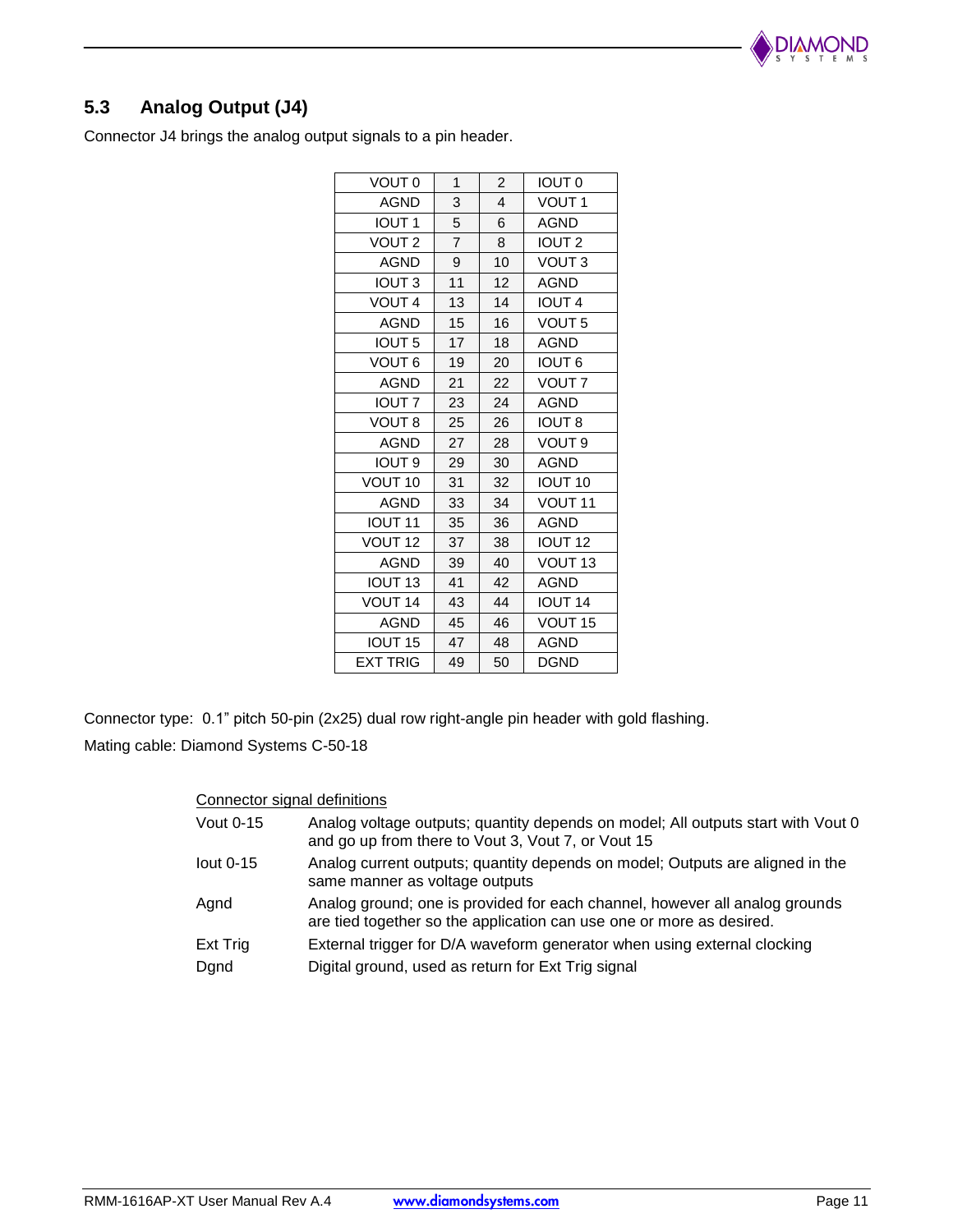

# **5.4 Digital I/O (J5)**

Connector J5 brings the 48 digital I/O signals to a pin header. These lines have 3.3V logic levels with 5V input tolerance.

| DIO A0             | 1              | $\overline{c}$ | DIO A1             |
|--------------------|----------------|----------------|--------------------|
| DIO A <sub>2</sub> | 3              | 4              | DIO A3             |
| DIO A4             | 5              | 6              | DIO A5             |
| DIO A6             | $\overline{7}$ | 8              | DIO A7             |
| DIO B <sub>0</sub> | 9              | 10             | DIO B1             |
| DIO <sub>B2</sub>  | 11             | 12             | DIO B <sub>3</sub> |
| DIO B4             | 13             | 14             | DIO B <sub>5</sub> |
| DIO B <sub>6</sub> | 15             | 16             | DIO B7             |
| DIO C <sub>0</sub> | 17             | 18             | DIO <sub>C1</sub>  |
| DIO <sub>C2</sub>  | 19             | 20             | DIO C4             |
| DIO C4             | 21             | 22             | DIO C6             |
| DIO C6             | 23             | 24             | DIO C7             |
| DIO D <sub>0</sub> | 25             | 26             | DIO D1             |
| DIO D <sub>2</sub> | 27             | 28             | DIO D3             |
| DIO D <sub>4</sub> | 29             | 30             | DIO D <sub>5</sub> |
| DIO D <sub>6</sub> | 31             | 32             | DIO D7             |
| DIO E0             | 33             | 34             | DIO E1             |
| DIO E2             | 35             | 36             | DIO E3             |
| DIO E4             | 37             | 38             | DIO E5             |
| DIO E6             | 39             | 40             | DIO E7             |
| DIO F <sub>0</sub> | 41             | 42             | DIO F1             |
| DIO F <sub>2</sub> | 43             | 44             | DIO F4             |
| DIO F4             | 45             | 46             | DIO F <sub>6</sub> |
| DIO F <sub>6</sub> | 47             | 48             | DIO F7             |
| +5VDC              | 49             | 50             | <b>DGND</b>        |
|                    |                |                |                    |

Connector type: 0.1" pitch 50-pin (2x25) dual row right-angle pin header with gold flashing. Mating cable: Diamond Systems C-50-18

#### Connector signal definitions

| DIO A0-A7 | Digital I/O port A or 0; directions of all 8 bits are set in unison                                                           |
|-----------|-------------------------------------------------------------------------------------------------------------------------------|
| DIO B0-B7 | Digital I/O port B or 1; directions of all 8 bits are set in unison                                                           |
| DIO C0-C7 | Digital I/O port C or 2; directions of all 8 bits are set in unison                                                           |
| DIO D0-D7 | Digital I/O port D or 3; directions of all 8 bits are set in unison                                                           |
| DIO E0-E7 | Digital I/O port E or 4; directions of all 8 bits are set in unison                                                           |
| DIO F0-F7 | Digital I/O port F or 5; directions of each bit is set independently; these bits also<br>serve as counter and PWM I/O signals |
| +5VDC     | +5VDC available for powering external logic; limited to ~100mA                                                                |
| Dgnd      | Digital ground, used as return for Ext Trig signal                                                                            |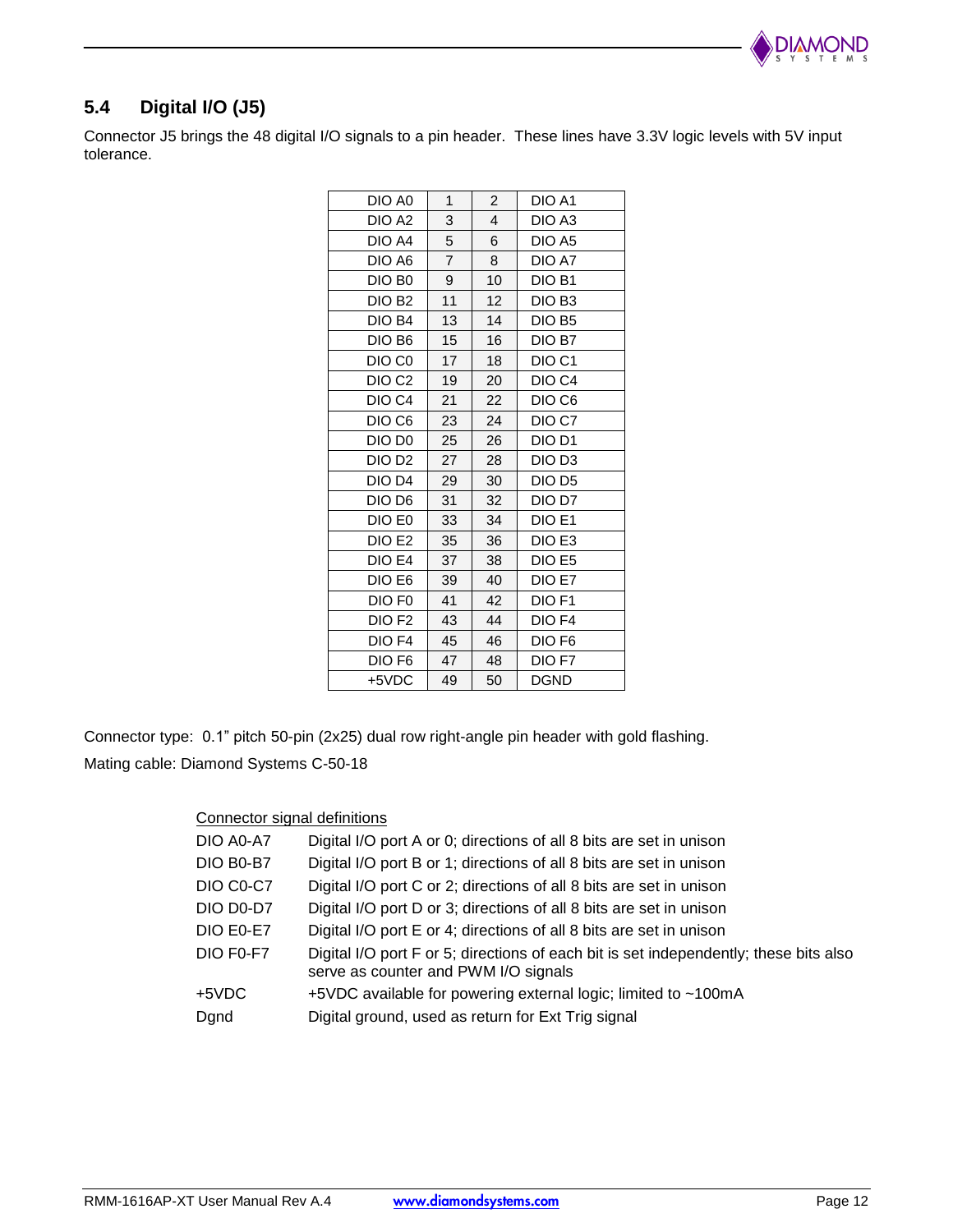

## **5.5 Ribbon Cable**

The figure below shows Diamond Systems Cable C-50-18, which mates with both I/O connectors J4 and J5 on the RMM-16161 board. This is a 50-conductor ribbon cable, 18 inches length, with 2x25 .1" pitch IDC female connectors at both ends.

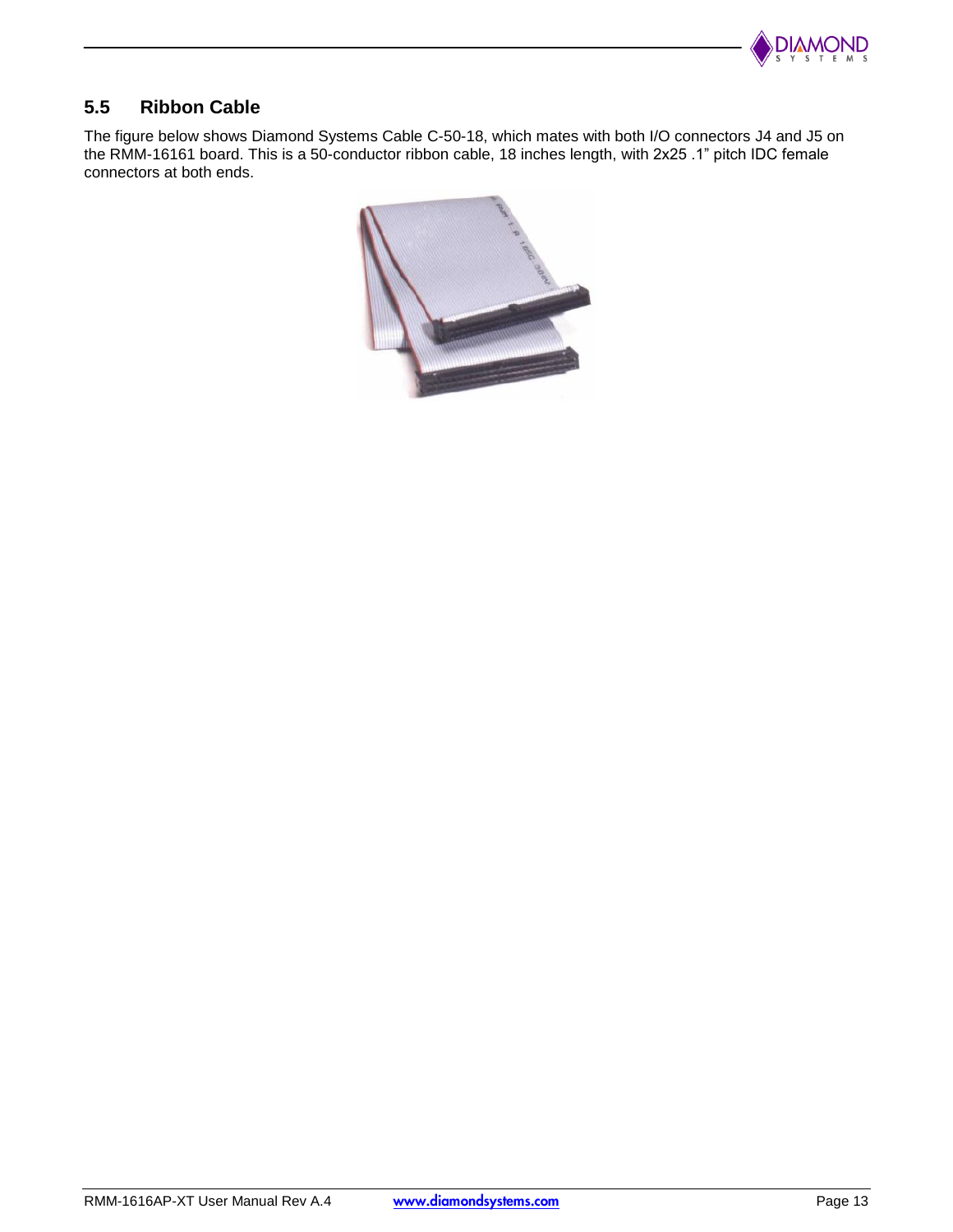

# **6. ARCHITECTURE OVERVIEW**

#### **6.1 Bus Interface**

The RMM-1616A-XT family uses a new FPGA architecture that includes both PCI and ISA bus interfaces. This allows the full functionality of the board to be offered in both PC/104 (ISA connector only) and PC/104-*Plus* (ISA and PCI connector) formats. (A PCI-104 version with only the PCI connector is available by special order.) The PC/104-*Plus* models may use either the PCI or ISA connector with a jumper option. In most cases the user will want to use the default PCI interface.

The board's register map contains a total of 256 addressable 8-bit registers organized as 16 pages of 16 registers each. Registers are grouped into pages according to function: A/D, D/A, digital I/O, etc. This page method allows the board to occupy a small footprint of only 16 bytes in ISA mode. For consistency purposes the identical page system is utilized in PCI mode as well.

In both PCI and ISA modes all I/O is 8 bits wide. Operations that require 16-bit or wider data, such as D/A registers, counter/timer registers, and PWM registers, are managed with multiple 8-bit transactions.

#### **6.2 D/A Circuit**

The RMM-1616A-XT family utilizes the Analog Devices AD5755 D/A converter for all analog output functions. The AD5755 provides 4 16-bit DACs with high accuracy, low drift, programmable voltage and current output ranges, and digital calibration. Up to 4 of these devices may be installed on the board depending on the model. A precision, low-drift 5V voltage reference circuit provides the basis for the overall accuracy of the analog outputs.

The AD5755 contains an integrated digital calibration circuit consisting of a multiplier and adder. Each time data is written to a DAC, it undergoes a multiplication / addition operation, and the result is then transferred to the DAC channel. This operation takes about 5 microseconds to complete. Thus each write to a DAC channel results in a 5 us delay before the output begins to update to the new value. The total settling time for one channel consists of the settling time for the DAC plus this calibration time.

### **6.3 Digital I/O**

The FPGA provides 48 digital I/O lines that are brought out to a separate I/O connector. All I/O lines are buffered for protection and have user-configurable pull-up/down resistors as well as user-configurable 3.3V/5V logic levels. These lines are grouped as 5 8-bit ports and 8 1-bit ports. The 8-bit ports utilize 8-bit bi-directional transceivers whose directions are individually controlled via a register. The 1-bit ports utilize 1-bit bi-directional transceivers whose directions are similarly individually controlled via a separate register. These 1-bit ports also serve as handshake signals for the other 5 ports, as well as I/O signals for the counter/timers and PWMs.

Special functions are enabled on Port F to support digital I/O, counter/timer, and PWM operation. These functions are controlled via register bits or commands in these other circuit blocks. The special configuration, when enabled, overrides the current direction and value of the assigned port F bit.

| Port F bit       | F7  | F6    | F5      | F4             | F3      | ⊏ว                   |          | F0                    |
|------------------|-----|-------|---------|----------------|---------|----------------------|----------|-----------------------|
| <b>Function</b>  | Ack | Latch | Ctr1Clk | <b>CtrOCIK</b> | Ctr1Out | Ctr <sub>0</sub> Out | Ctr1Gate | Ctr <sub>0</sub> Gate |
| <b>Direction</b> | Out | In    | ın      | Ш              | Out     | Out                  | In       | In                    |

The special functions for digital I/O and counter/timer operation are shown below:

I/O signals F3-0 may also be reassigned as PWM outputs as shown below:

| Port F bit       | -- | F6 | F5 | F4 | ⊏ว<br>ູ | F <sub>2</sub>   | Ε١   | F0               |
|------------------|----|----|----|----|---------|------------------|------|------------------|
| <b>Function</b>  |    |    |    |    | PWM3    | PWM <sub>2</sub> | PWM1 | PWM <sub>0</sub> |
| <b>Direction</b> |    |    |    |    | Out     | Out              | Out  | Out              |

When a board reset occurs, all DIO lines are released from any counter or PWM assignment and return to normal operation. They are reset to input mode, and their output registers are reset to 0.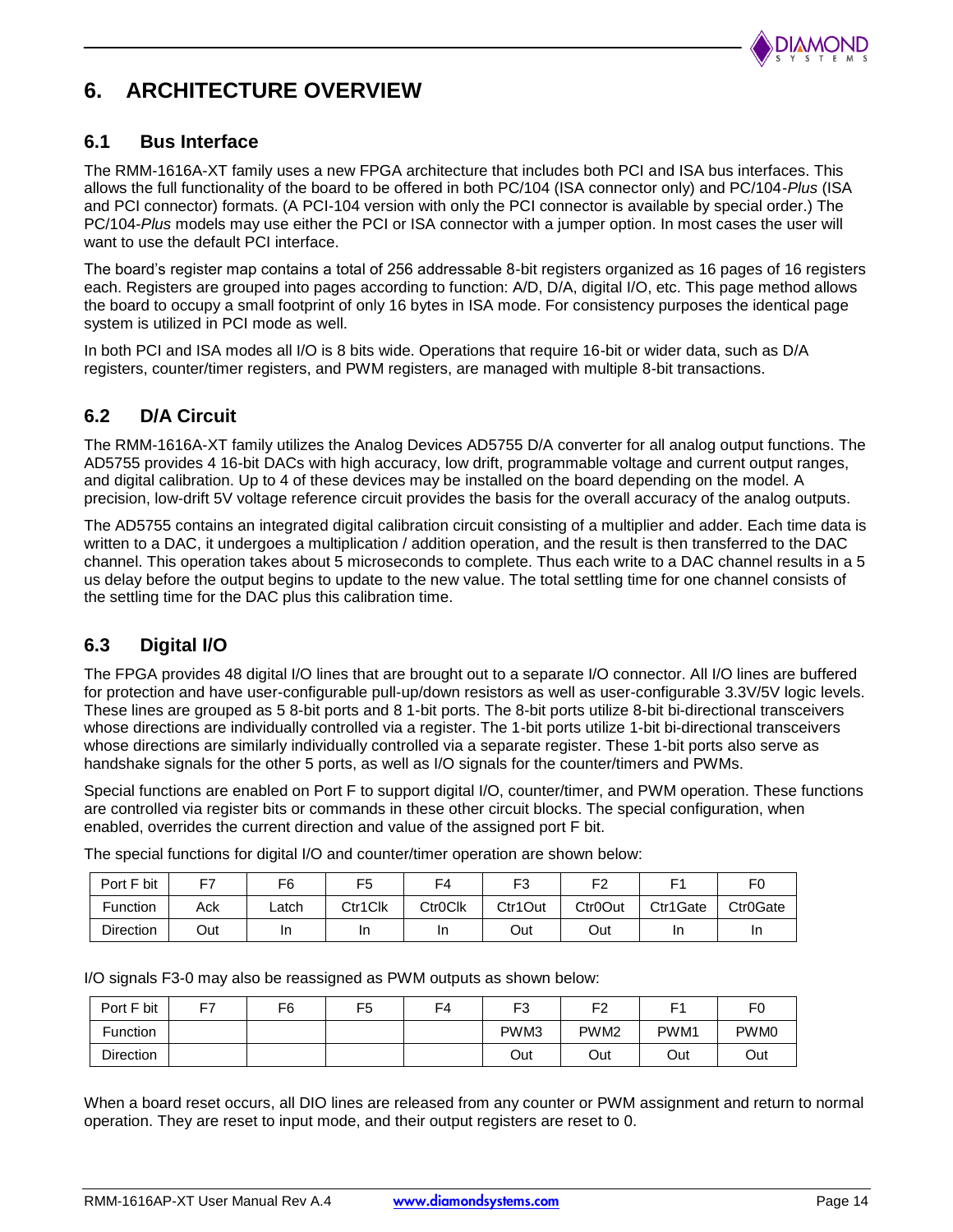

#### **6.4 Counter/Timers and Clock Sources**

The FPGA includes 2 32-bit programmable counter/timers that serve a variety of purposes. The most common uses are a divide-by-n counter to create a programmable rate generator and counting external pulses. Each counter has programmable input, gate (count enable), and output functions. The input may be selected from the on-board 50MHz clock, a 1MHz clock derived from the 50MHz clock, or an external signal via one of the 1-bit digital I/O ports. The gate is optional and also derives from one of the 1-bit ports. The output is also optional. If enabled it is driven onto one of the 1-bit ports as well. Both positive and negative output polarities are supported.

#### **6.5 Pulse Width Modulators**

The FPGA includes 4 24-bit pulse-width modulator circuits. Each circuit includes a period register as well as a duty cycle register. Both registers may be updated in real-time without stopping the PWM. Duty cycles from 0- 100% inclusive are supported, as well as both positive and negative output polarity. The PWM clock may be selected from the on-board 50MHz clock or a 1MHz clock derived from the 50MHz clock. The PWM outputs may be enabled onto the 1-bit port pins. These are general purpose I/O pins with limited voltage and current capability. The user must determine whether these pins provide the appropriate voltage and current levels for the intended application or whether additional buffering or amplification is required.

#### **6.6 Interrupts**

Interrupts enable the board to request service independently of program operation, typically in response to a userdefined time interval or an external event. The board supports interrupts from a variety of sources, including both counter/timers and the digital I/O circuit. The application program is responsible for providing the interrupt service routine to respond to the interrupt request. An unserviced interrupt request may cause the computer to crash. Diamond's Universal Driver software includes built-in interrupt handling routines that can link to user-defined code. This feature lets you define the conditions that will generate an interrupt and then define the behavior of the system when an interrupt occurs.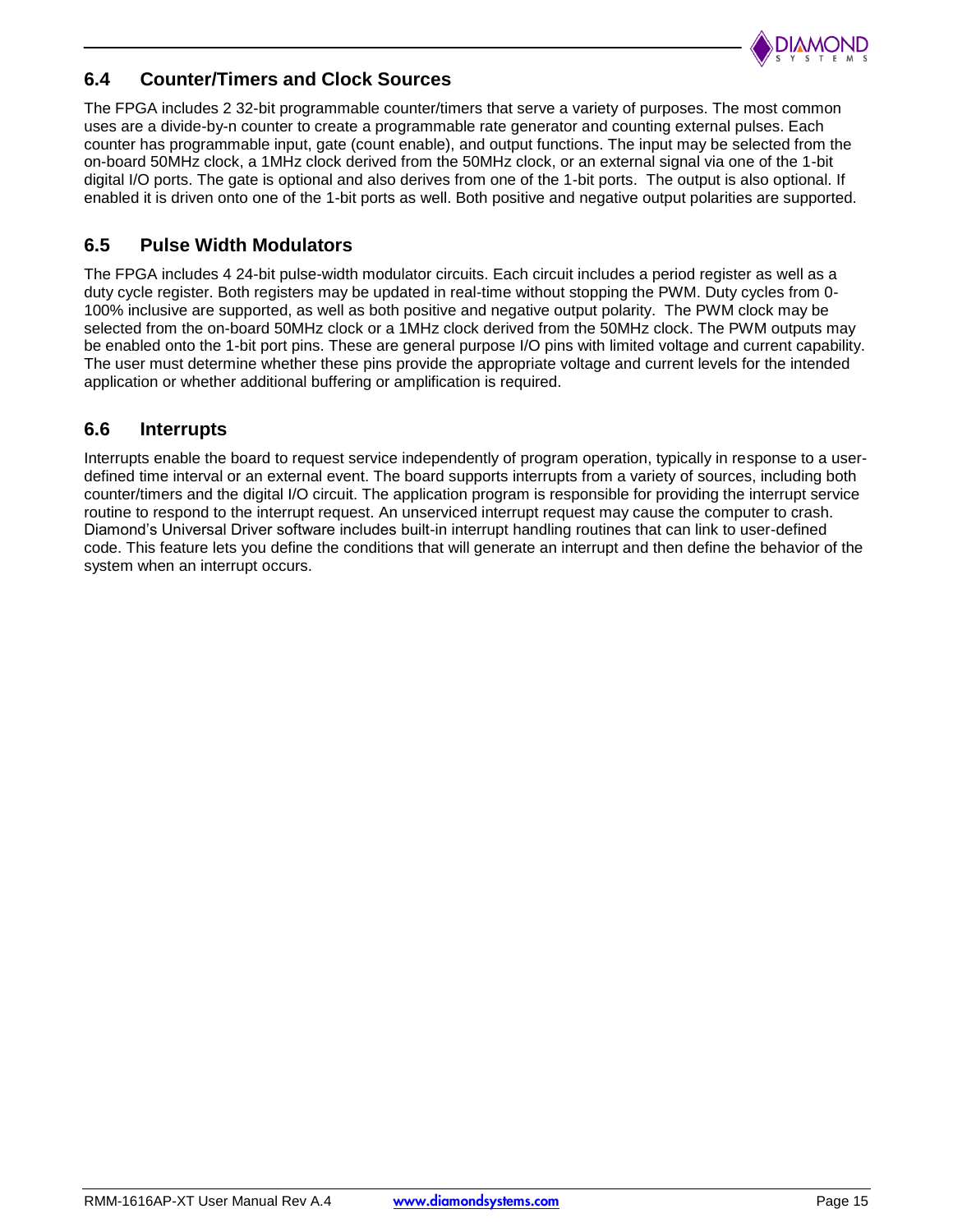

# **7. JUMPER CONFIGURATION**

This section describes how to configure the RMM-1616 board using jumper blocks J6 and J8. An illustration of the two jumper blocks is shown below. All jumpers which are in use are installed in a vertical orientation across two pins in the jumper blocks. The board may be supplied with several jumpers installed over only one pin, which is a storage position. The jumper is not needed in the default configuration but is supplied for possible future use. Jumpers that are not needed may be removed.



#### **7.1 Base Address (ISA models only)**

RMM-1616 occupies a range of 16 bytes in the I/O memory of the PC. The starting address of this 16-byte window is called the base address. On ISA bus models, the base address is configurable with jumper block J8. On PCI models, the base address is configured by the BIOS during system startup.

The jumper locations labeled A9 – A6 are used to select the ISA base address. These lines correspond to ISA bus address lines SA9 – SA4. By definition, the lowest 4 address bits, SA3 – SA0, are all 0 for the base address, since these are used to select a byte within the 16-byte window. The upper address lines, SA15 – SA10, are always decoded as 0 to ensure a unique base address decode.

The table below lists the valid base address settings. When a jumper is installed, the corresponding address line is 0. When a jumper is removed, the corresponding address line is 1. Addresses that are below 100 hex are considered invalid and should not be configured. The default base address is 300 hex / 768 decimal.

| A9        | A8  | А7        | A6  | Base<br><b>Address</b><br>(Hex) | <b>Base</b><br><b>Address</b><br>(Decimal) |         |
|-----------|-----|-----------|-----|---------------------------------|--------------------------------------------|---------|
| In        | Out | In        | In. | 100                             | 256                                        |         |
| In.       | Out | In.       | Out | 140                             | 320                                        |         |
| <u>In</u> | Out | Out       | In. | 180                             | 384                                        |         |
| In.       | Out | Out       | Out | 1 <sub>CO</sub>                 | 448                                        |         |
| Out       | In. | <u>In</u> | In. | 200                             | 512                                        |         |
| Out       | In. | <u>In</u> | Out | 240                             | 576                                        |         |
| Out       | In. | Out       | In. | 280                             | 640                                        |         |
| Out       | In. | Out       | Out | 2C <sub>0</sub>                 | 704                                        |         |
| Out       | Out | In        | In. | 300                             | 768                                        | default |
| Out       | Out | In        | Out | 340                             | 832                                        |         |
| Out       | Out | Out       | In. | 380                             | 896                                        |         |
| Out       | Out | Out       | Out | 3C <sub>0</sub>                 | 960                                        |         |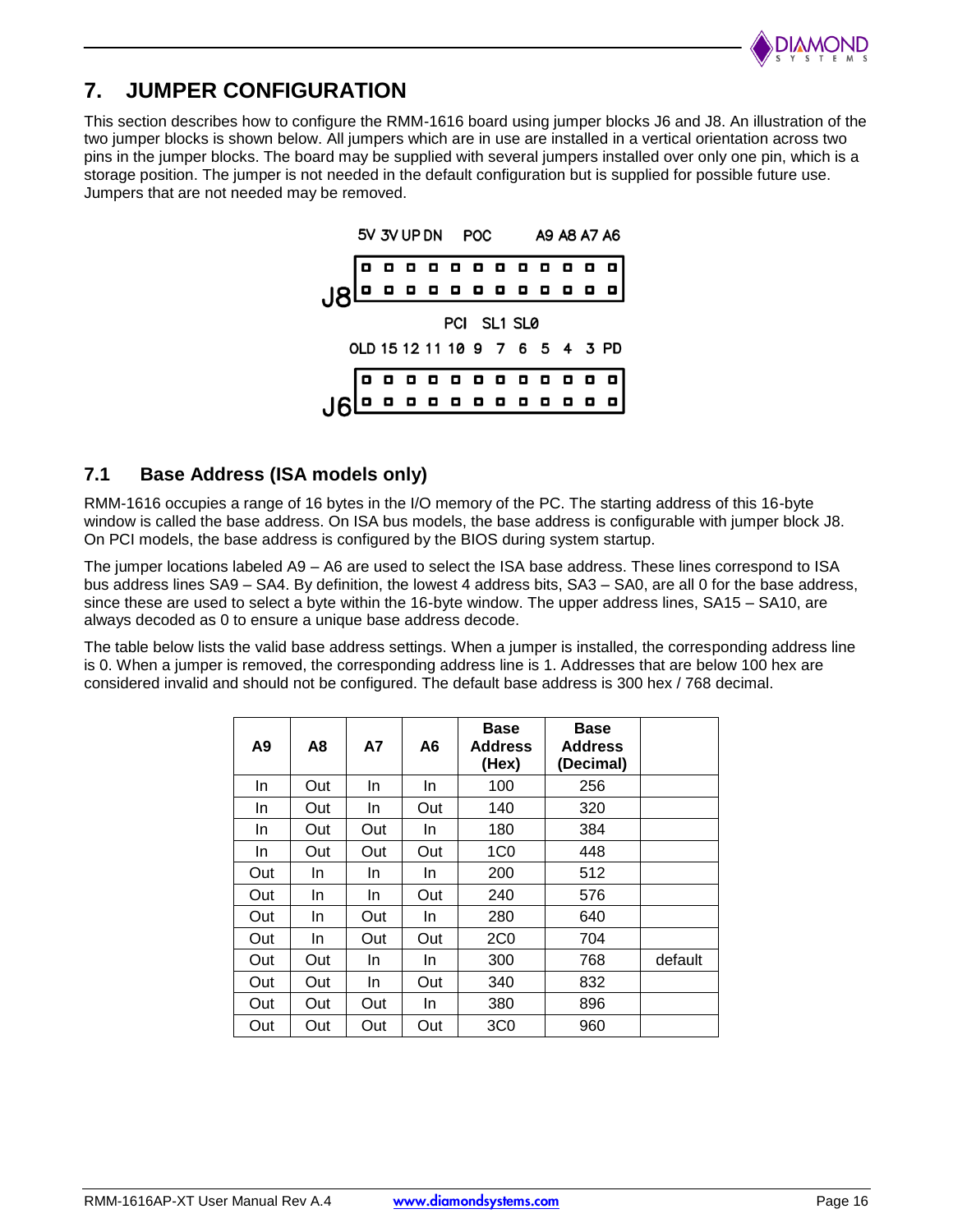

## **7.2 IRQ Selection (ISA models only)**

The ISA bus interrupt level is selected with jumper block J6 from levels 3, 4, 5, 6, 7, 9, 10, 11, 12, and 15. Install a jumper in any **ONE** location to select that IRQ number. Only one IRQ may be selected at a time.

The PC/104 bus requires a 1K ohm pull-down resistor on each IRQ line that is in use by a peripheral. If multiple boards in the system are sharing the same IRQ number, only one board should have the pull-down resistor installed. The pull-down resistor is enabled with jumper position PD on jumper block J6. The default is IRQ 7 and pull-down enabled.

In PCI bus systems, the IRQ level is unique to each slot and is selected with the PCI slot selection jumpers.

#### **7.3 PCI Slot Number (PCI models only)**

PCI devices in a PC/104 system are configurable to occupy a "slot" on the bus. This emulates the physical slots on a PCI backplane, where each PCI slot has its own unique signals for ID select, clock, and IRQ. Each PCI device must be assigned to a unique slot. The PCI slot number for RMM1616 is selected with jumper positions SL1 and SL0 on jumper block J8. The default is both jumpers installed to set PCI slot ID=00. **Note**: On many PC/104-Plus SBCs, slot 0 may already be occupied by a device on the SBC, such as an Ethernet controller or some other on-board peripheral.

| SL <sub>1</sub> | <b>SLO</b> | <b>Slot</b> |
|-----------------|------------|-------------|
| In              | In         | O           |
| In              | Out        |             |
| Out             | In         | 2           |
| Out             | Out        | ว           |

#### **7.4 Bus Select**

On models with both the ISA and PCI connectors installed, the board can be set in auto-bus select mode. In this mode, if the board is installed in a system with only the PC/104 connector, it will use the ISA interface, and if it is installed in a system with the PCI connector (with or without the ISA connector), it will use the PCI interface. To use auto-bus select mode, or to use PCI mode, install a jumper in position PCI on jumper block J8. This is the default configuration. The jumper must be installed to enable PCI bus mode. If this jumper is removed, the board will always communicate over the ISA bus, even if the PCI bus is present. The table below lists all the possible configurations:

| Jumper | <b>PCI present</b> | <b>ISA present</b> | <b>Bus Used</b> |
|--------|--------------------|--------------------|-----------------|
| Out    | No                 | Yes                | ISA             |
| Out    | Yes                | Yes                | <b>ISA</b>      |
| ın     | No                 | Yes                | <b>ISA</b>      |
|        | Yes                | Yes                | 2€.             |

### **7.5 Digital I/O Logic Level**

The logic levels for the digital I/O can be set to either +5V or +3.3V logic levels. All DIO lines are configured for the same voltage levels; it is not possible to configure some for 5V and some for 3.3V operation. The voltage level is selected on jumper block J8. Install **ONE** jumper in either the 5V or 3V jumper location. The default is +5V. WARNING: Install only one jumper in either 5V or 3.3V positions. Installing jumpers in both positions will short the two power supplies together and cause damage to the board and/or the entire system.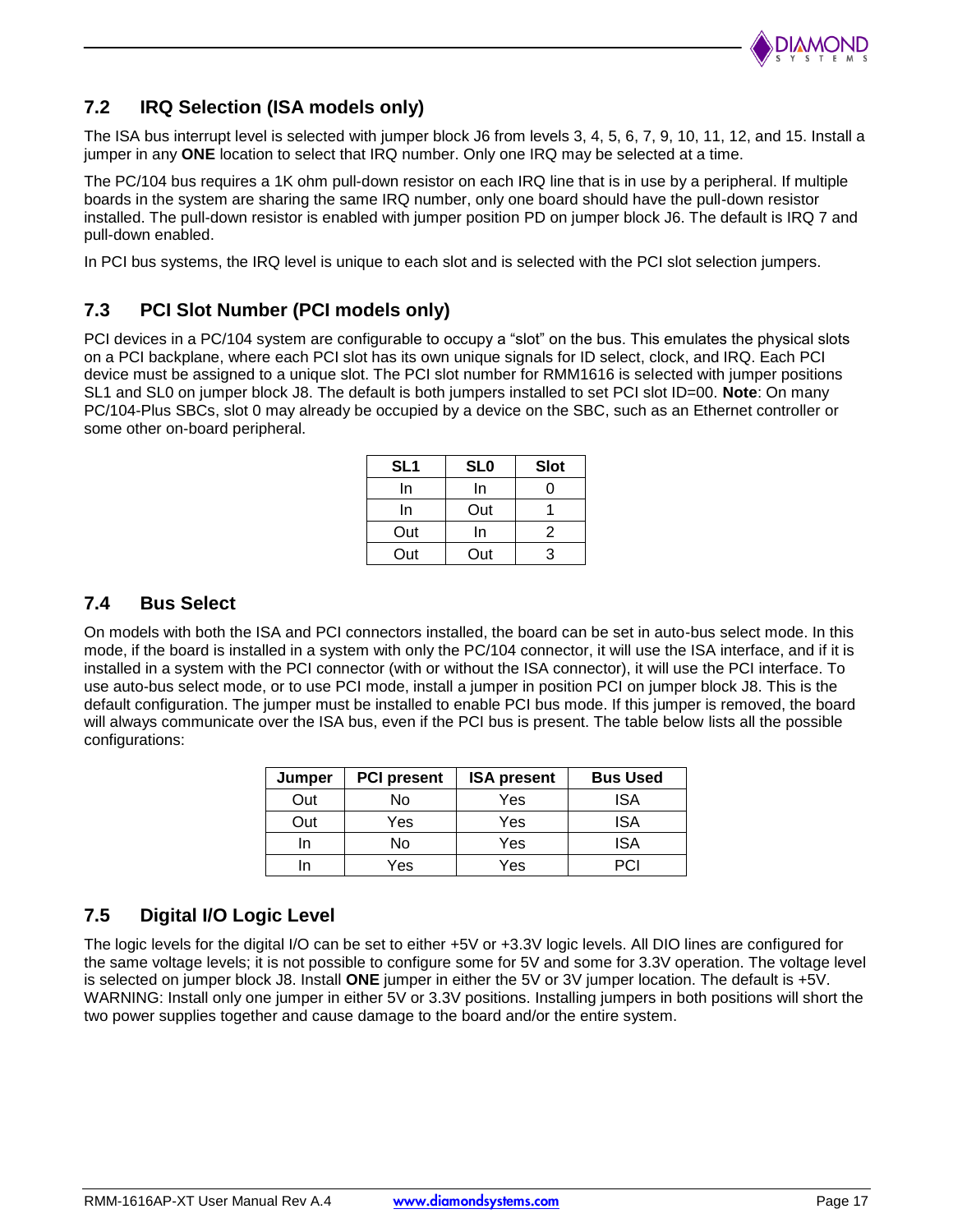

## **7.6 Digital I/O Pull-Up/Down**

The digital I/O lines are tied to individual pull-up/down resistors which may be jumpered to either the DIO logic level voltage selected above or ground using locations UP or DN on jumper block J8, respectively. All DIO lines are pulled up or down together; it is not possible to configure some for pull-up and some for pull-down. The default is pull-up.

## **7.7 D/A Converter Power On Control**

The D/A converters can be configured to power up in two modes, selected with jumper position POC on jumper block J8:

- 1. Jumper installed: Current outputs are tristated and voltage outputs are tristated.
- 2. Jumper not installed: Current outputs are tristated and voltage outputs are tied to analog ground with a 30K ohm resistance.

The default setting is "jumper installed".

#### **7.8 Old Jumper**

Jumper block J6 has one position labeled "Old". This jumper is reserved for future use and is currently not enabled.

#### **7.9 Default Configuration**

The default configuration (configuration in which the board is shipped from stock) is shown and illustrated below. Note that both ISA and PCI configurations are provided for all boards, however only the relevant configuration will matter depending on which bus connector is installed / in use.

- ISA base address: 300 hex / 768 decimal
- ISA IRQ level: IRQ 7, pull-down resistor enabled  $\bullet$
- PCI slot number: Slot 0
- Bus select: Auto-bus select / PCI bus if available ٠
- Digital I/O logic levels: 5V  $\bullet$
- Digital I/O pull-up/down: Pull-up  $\bullet$
- D/A power-on control: Current and voltage outputs tristated

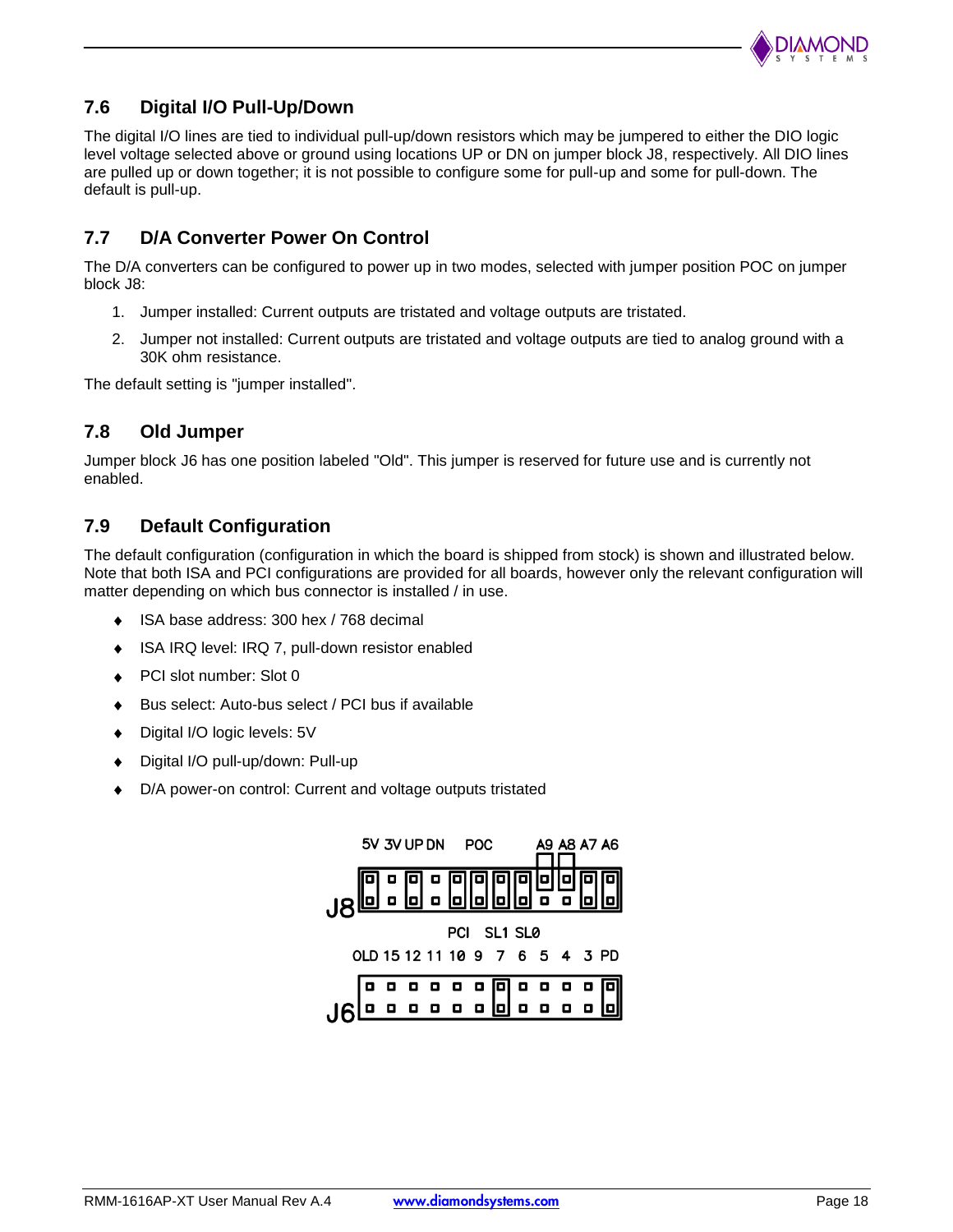

# **8. ANALOG OUTPUT TECHNOLOGY**

## **8.1 Output Channel Organization**

The RMM1616A/AP-XT modules use the Analog Devices AD5755 quad 16-bit D/A converter chips to provide the analog outputs. One to four chips are installed on the board, depending on the model. The channels are organized as follows:

| <b>Board</b><br><b>Channel</b> | Chip<br><b>Number</b> | <b>Channel Number</b><br>on Chip |
|--------------------------------|-----------------------|----------------------------------|
| 0                              | 0                     | 0                                |
| 1                              | 0                     | 1                                |
| $\overline{2}$                 | 0                     | $\overline{2}$                   |
| 3                              | 0                     | 3                                |
| 4                              | 1                     | 0                                |
| 5                              | 1                     | 1                                |
| 6                              | 1                     | $\overline{2}$                   |
| 7                              | 1                     | 3                                |
| 8                              | $\overline{2}$        | 0                                |
| 9                              | $\overline{c}$        | 1                                |
| 10                             | $\overline{2}$        | $\overline{2}$                   |
| 11                             | $\overline{2}$        | 3                                |
| 12                             | 3                     | 0                                |
| 12                             | 3                     | 1                                |
| 12                             | 3                     | 2                                |
| 12                             | 3                     | 3                                |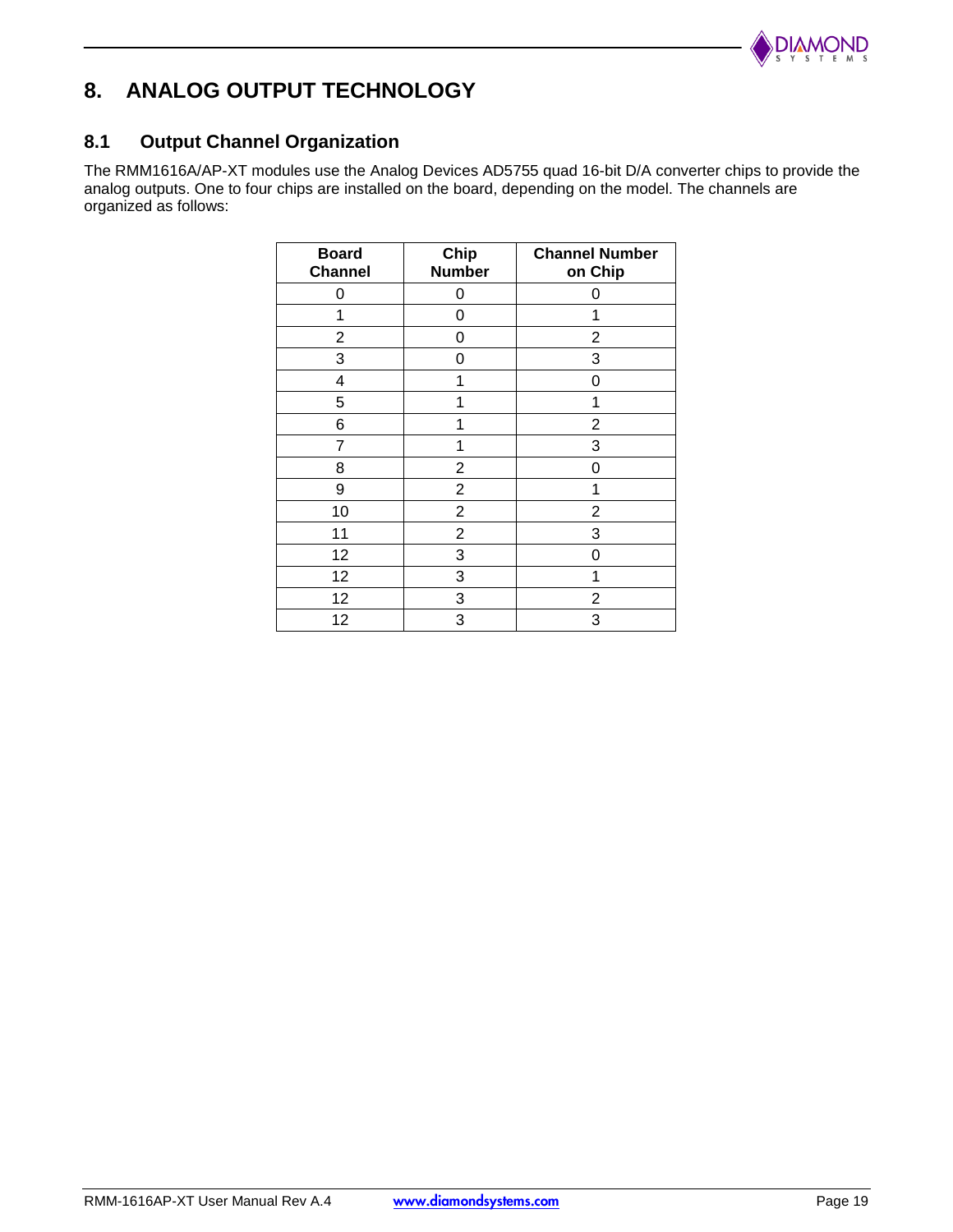

## **8.2 Output Ranges and Resolution**

These chips provide both voltage and current outputs in multiple output ranges. Each channel on each chip can be set to a different output range, including voltage and current ranges on the same chip. Each channel has a voltage output pin, a current output pin and a ground return pin. The application wiring must connect to the voltage output pin or the current output pin, as needed.

A D/A converter converts a number, or output code, into an output voltage or current that is proportional to the number. The output range is the range of possible output values, from the smallest (lowest) value up to the highest (largest) value. The difference between the highest and lowest output value is called the span. For a +/-5V output range, the span is 10V, and for a 4-20mA output range, the span is 16mA.

The smallest change in output value, or resolution, is equal to  $1/2n$  x the span, in which  $n =$  the number of bits (in this case 16). For a +/-5V output range, the resolution is 10V / 65535 = 153uV. This smallest change is commonly referred to as 1 LSB or the Least Significant Bit.

RMM-1616AP-XT uses straight binary coding for all output values; the range of output codes is 0-65535. The theoretical top value, 65536, requires 17 bits to be represented in binary form, which is unachievable in a 16-bit value. Therefore the top value of each output range is unavailable, and instead the maximum output value is 1 LSB less than the top value. Because the lowest output code is always 0, which is represented in binary form, the bottom value of each range is always equal to the exact nominal value of the range (within tolerance of the accuracy).

| <b>Range Group</b>     | Output<br>Range | <b>Span</b>     | <b>Resolution</b><br>(1 LSB) | D/A Code 0<br><b>Output Value</b> | <b>D/A Code 65535</b><br><b>Output value</b> |
|------------------------|-----------------|-----------------|------------------------------|-----------------------------------|----------------------------------------------|
| Unipolar Voltage       | $0-5V$          | 5V              | 76.3uV                       | 0.0000V                           | 4.9999V                                      |
| Unipolar Voltage       | $0-10V$         | 10V             | 153uV                        | 0.0000V                           | 9.9998V                                      |
| <b>Bipolar Voltage</b> | $+/-5V$         | 10V             | 153uV                        | $-5.0000V$                        | 4.9998V                                      |
| <b>Bipolar Voltage</b> | $+/10V$         | 20 <sub>V</sub> | 305uV                        | $-10.0000V$                       | 9.9997V                                      |
| Current                | $0-20mA$        | 20mA            | 0.305uA                      | 0.0000mA                          | 19.9997mA                                    |
| Current                | $0-24mA$        | 24mA            | 0.366uA                      | 0.0000mA                          | 23.9996mA                                    |
| Current                | $4-20mA$        | 16mA            | 0.244uA                      | 4.0000mA                          | 19.9998mA                                    |

The table below summarizes all this information for all output ranges on RMM-1616AP-XT.

The conversion formula for analog outputs is the same for all ranges and is shown below (minimum output value  $=$  output value for a code of 0 shown in the table above):

#### **Output V/I = (D/A code / 65536) x Span + Minimum output value**

On power-up or when the board is reset, all voltage and current output pins are set to a tristate mode. All outputs are reset to the 0-5V output range with the output code of 0 programmed into the output registers, so that when outputs are enabled the voltage pins will have 0V on them (and the current pins will remain tristated). The D/A initialization sequence described later in this manual also sets all outputs to 0-5V range with 0V output. This sequence can be modified to use a different output range as desired.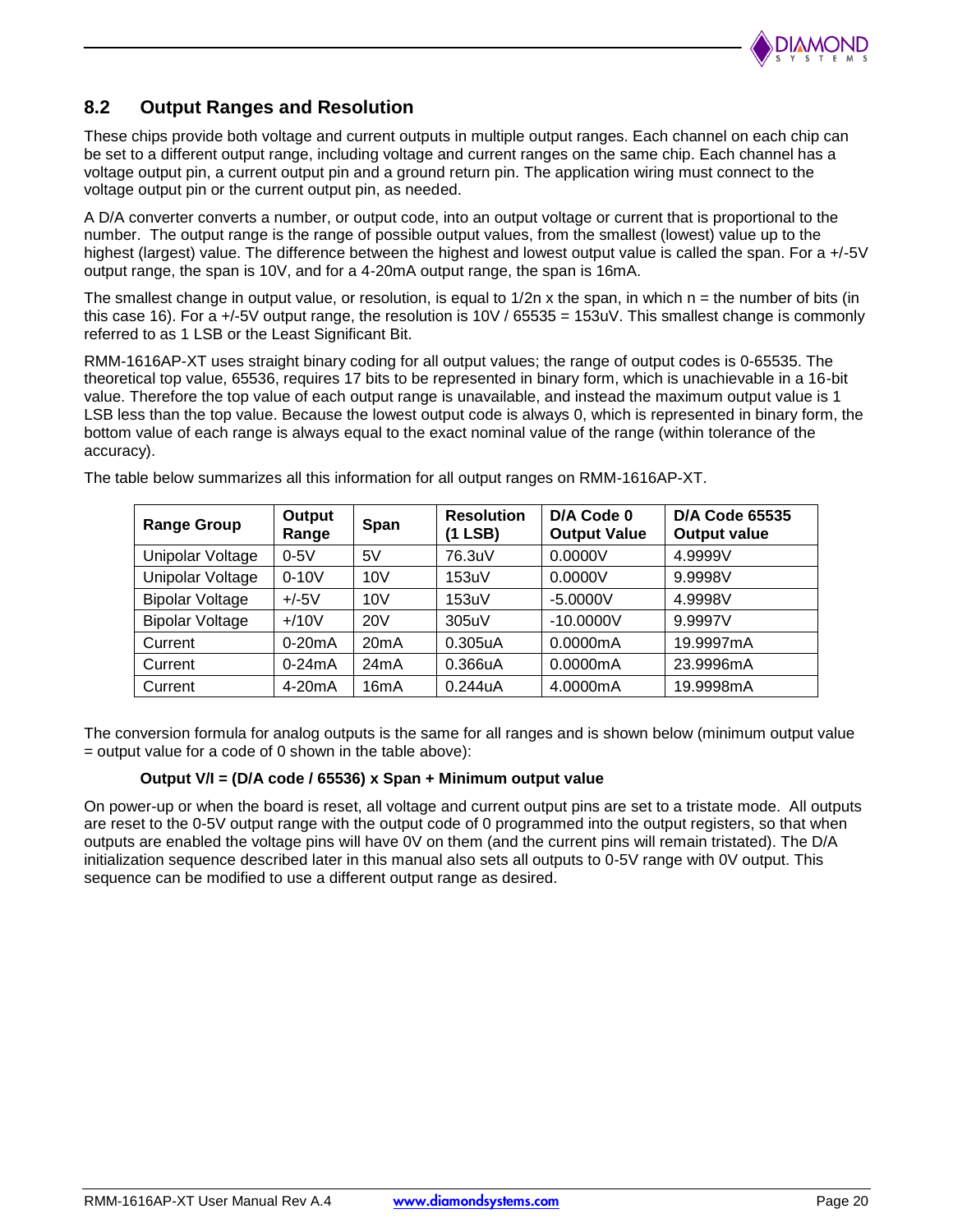

## **8.3 Output Modes**

Each output channel on RMM-1616AP-XT can be updated individually, or any number of channels can be updated simultaneously, including different channels on different chips. Simultaneous update is useful when the application requires precise timing to avoid distortion or errors in the behavior of the controlled device, for example when controlling the movement of an X-Y table or a laser beam. The **Error! Reference source not found.** chapter in this manual describes both single-channel and multi-channel output modes.

## **8.4 Calibration**

**Note:** The RMM-1616 is factory calibrated. All calibration settings are stored in an on-board EEPROM for instant automatic recall each time the board powers up. All analog outputs power up to 0V for safety. If recalibration or calibration for nonstandard D/A ranges are needed, please contact Diamond Systems for technical support. All analog components contain inherent errors in offset and gain which affect the accuracy of the signals they generate. These errors are very small on RMM-1616AP-XT; however they are still present and could present a problem for some high-precision applications. Calibration is used to correct these errors so that the actual output of the D/A channels is as close as possible to the theoretical output.

The AD5755 D/A converter uses a digital calibration method to correct for offset and gain errors. Each output channel has a 16-bit Offset register, called the C register, and a 16-bit Gain register, called the M register. This enables each channel to be calibrated independently for maximum overall accuracy. Each time an output code is written to a channel, the chip will automatically apply the offset and gain correction to the code, resulting in a corrected digital value. This corrected value is then converted to the output voltage or current according to the output range. The calibration process takes about 5us and is unavoidable. This 5us delay is included in the specified settling time for the analog outputs.

For improved accuracy, the bipolar voltage, unipolar voltage, and current output range groups each have their own calibration settings. Within any group, for example between the 0-5V and 0-10V ranges, the differences in errors are very small, so the same calibration values are used for the entire group. However between range groups the errors are noticeable, so separate calibration values are used for each group.

The calibration values for the unipolar and bipolar voltage range groups are stored in an EEPROM on the board. On power-up or reset, the unipolar voltage range calibration values are read from the EEPROM and loaded into the AD5755 chips. If needed, the calibration values for a different range can be read from the EEPROM and stored. This is explained in the How-to section later in this manual.

**Note**: There are no calculated calibration values for current output ranges. Instead, default values are used. When using a current output range, the application software can load the default calibration values into the DACs. See the Calibration EEPROM information below for the default values.

The conversion formula from the written output code and the calibrated code is as follows:

Corrected code = Written code x (M register / 65535 (0xFFFF)) + (C register  $-$  32768 (0x8000))

The minimum value is always 0, and the maximum value is always 65535 / 0xFFFF. Any result which exceeds these limits will be automatically set to the limit.

The corrected code is then converted to the output voltage or current according to the formula above.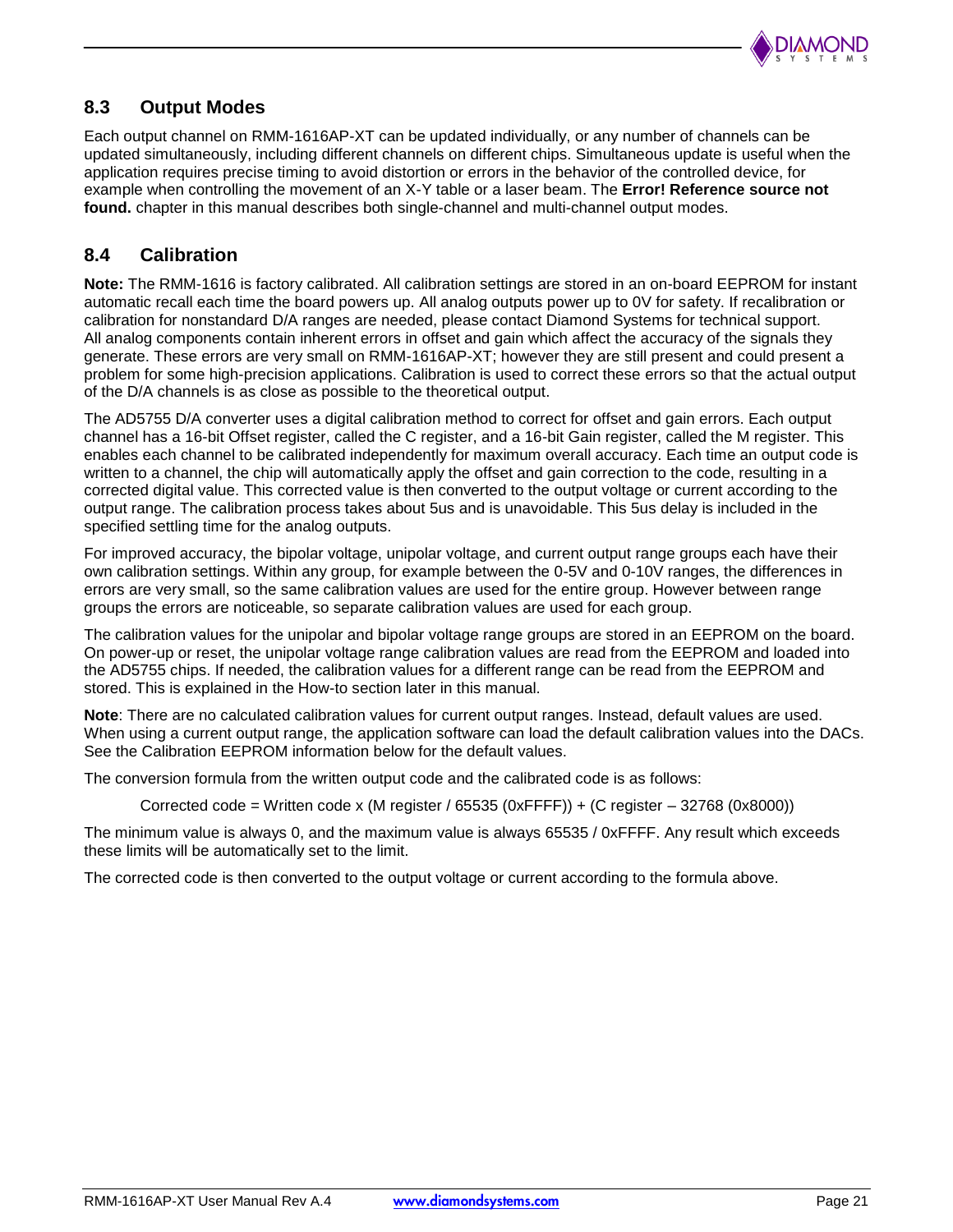

# **9. CALIBRATION EEPROM**

The board contains an EEPROM that stores the factory calibration settings for the board. For safety, a protected area of the EEPROM stores a backup copy of the factory calibration settings. In case the calibration settings become accidentally corrupted, contact Diamond Systems Technical Support for information on how to restore the calibration settings from the backup copy.

Each channel has its own set of calibration values. Each calibration value is 16 bits, occupying two bytes in the EEPROM. Each output range group has two calibration values, one for offset (called the C value) and one for gain (called the M value). There are two output range groups with calibration values, unipolar voltage (0-5V and 0- 10V) and bipolar voltage (+/-5V and +/-10V). Thus there are a total of 8 calibration bytes for each channel, or 128 bytes total for the board:

| Unipolar offset (C) | 2 bytes |
|---------------------|---------|
| Unipolar gain (M)   | 2 bytes |
| Bipolar offset (C)  | 2 bytes |
| Bipolar gain (M)    | 2 bytes |

Current output ranges do not have calibration values. The calibration values for all current ranges on all channels are fixed as follows:

| Offset / C value | 0x8000 |
|------------------|--------|
| Gain / M value   | 0xFE00 |

The calibration data is stored in the EEPROM as shown below:

| <b>Address</b> |                | <b>Definition</b>                                   |
|----------------|----------------|-----------------------------------------------------|
| Hex            | <b>Decimal</b> |                                                     |
| 0              | 0              | Channel 0 M (gain) value LSB for unipolar ranges    |
|                |                | Channel 0 M (gain) value MSB for unipolar ranges    |
| 2              | $\mathcal{P}$  | Channel 0 C (offset) value LSB for unipolar ranges  |
| 3              | 3              | Channel 0 C (offset) value MSB for unipolar ranges  |
| 4              | 4              | Channel 1 M (gain) value LSB for unipolar ranges    |
| 5              | 5              | Channel 1 M (gain) value MSB for unipolar ranges    |
| 6              | 6              | Channel 1 C (offset) value LSB for unipolar ranges  |
| $\overline{7}$ | 7              | Channel 1 C (offset) value MSB for unipolar ranges  |
|                |                |                                                     |
| 3C             | 60             | Channel 15 M (gain) value LSB for unipolar ranges   |
| 3D             | 61             | Channel 15 M (gain) value MSB for unipolar ranges   |
| 3E             | 62             | Channel 15 C (offset) value LSB for unipolar ranges |
| 3F             | 63             | Channel 15 C (offset) value MSB for unipolar ranges |

In general you should never have to write new data to the EEPROM, since the analog components on RMM-1616A-XT feature high accuracy and very low drift. However reading from the EEPROM is necessary to recall calibration settings when you change analog output ranges in order to ensure best accuracy. It is advisable to recall the calibration values from the EEPROM whenever the range is changed from one range group to another. When changing ranges within a range group, no calibration recall is necessary.

| Unipolar voltage range group: | 0-5V. 0-10V            |
|-------------------------------|------------------------|
| Bipolar voltage range group:  | $+/-5V. +/-10V$        |
| Current range group:          | 0-20mA, 0-24mA, 4-20mA |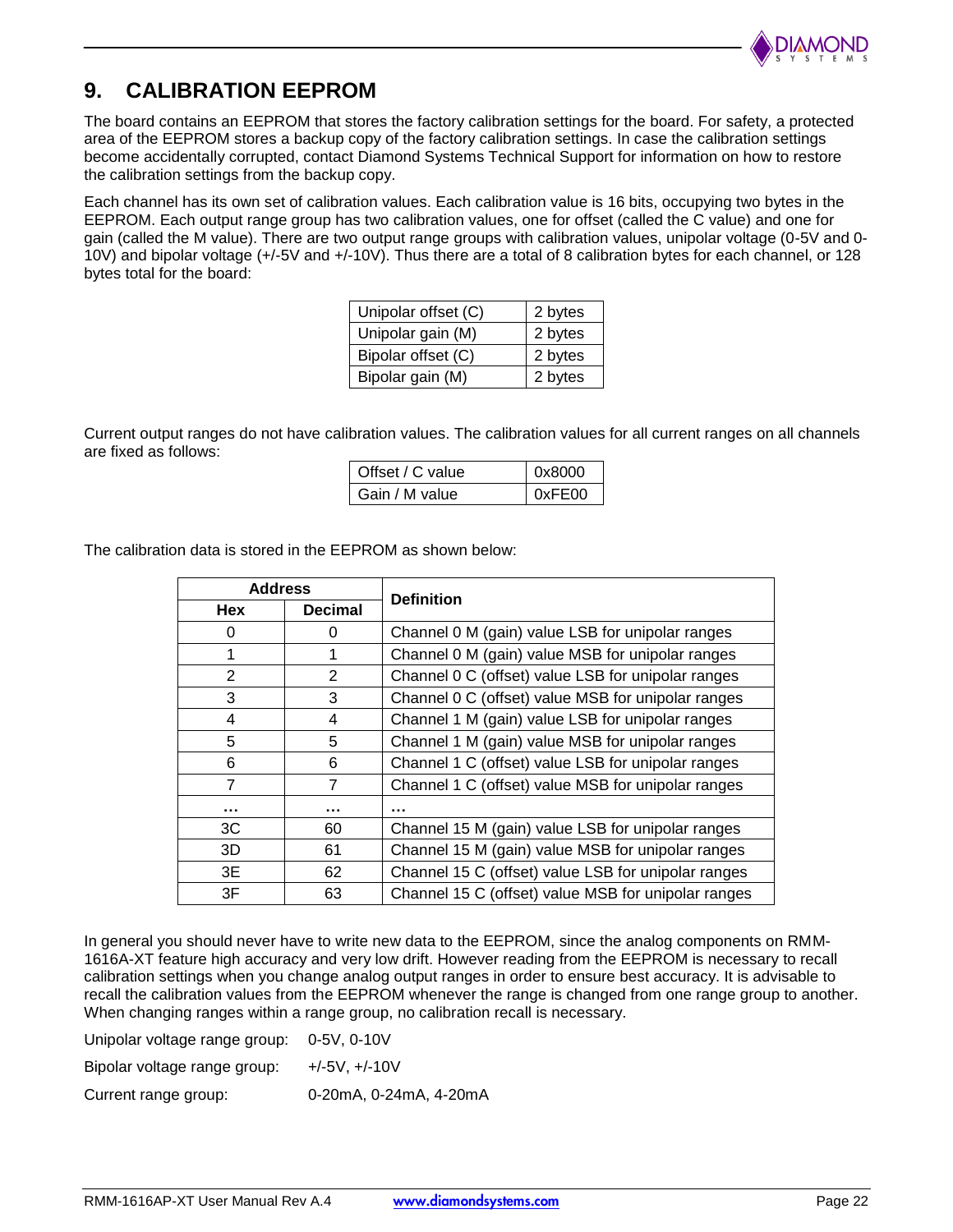

# **10. SOFTWARE DRIVER OVERVIEW**

#### **10.1 Universal Driver**

Diamond Systems' free Universal Driver software provides a powerful and efficient method of accessing all of the features and capabilities of RMM-1616A-XT. While many I/O boards are very simple in operation and can be controlled easily with simple I/O commands, the D/A, counter/timers, PWM, and interrupt features of RMM-1616A-XT are sophisticated and require complex setup and management to utilize their full capabilities. The how-to section of this manual provides an overview of the most common uses of the board which can suffice for many applications if you are using an operating system not supported by Universal Driver. However if you are using an OS supported by Universal Driver it is far more efficient and effective to use Universal Driver. The Universal Driver software and documentation are available online at [www.diamondsystems.com/products/dscud.](http://www.diamondsystems.com/products/dscud) The driver package consists of several downloadable modules: The main driver software package, the board-specific demo programs, and the documentation.

Universal Driver provides a collection of high level software functions in a library compatible with popular C language compilers. The functions include board initialization, D/A operations, D/A waveform generator, digital I/O, counter/timer operations, PWM functions, and interrupts. Universal driver lets you utilize all the features of RMM-1616 quickly and efficiently without having to deal with register-level commands or complex sequences of operations. A collection of demo programs provide illustration of the use of the driver functions and also provide a convenient starting point for your own application development.

#### **10.2 Control Panel**

Included with Universal Driver is a Windows Control Panel program (graphical user interface) that runs in Windows XP and 7. The Control Panel provides a quick way to access all the features of the board in a simple and intuitive manner. It is highly recommended as a starting point when using the RMM-1616. It can be used to verify that the board is installed and operating correctly as well as to become familiar with the various capabilities of the board. The Control Panel is included with the main Universal Driver package.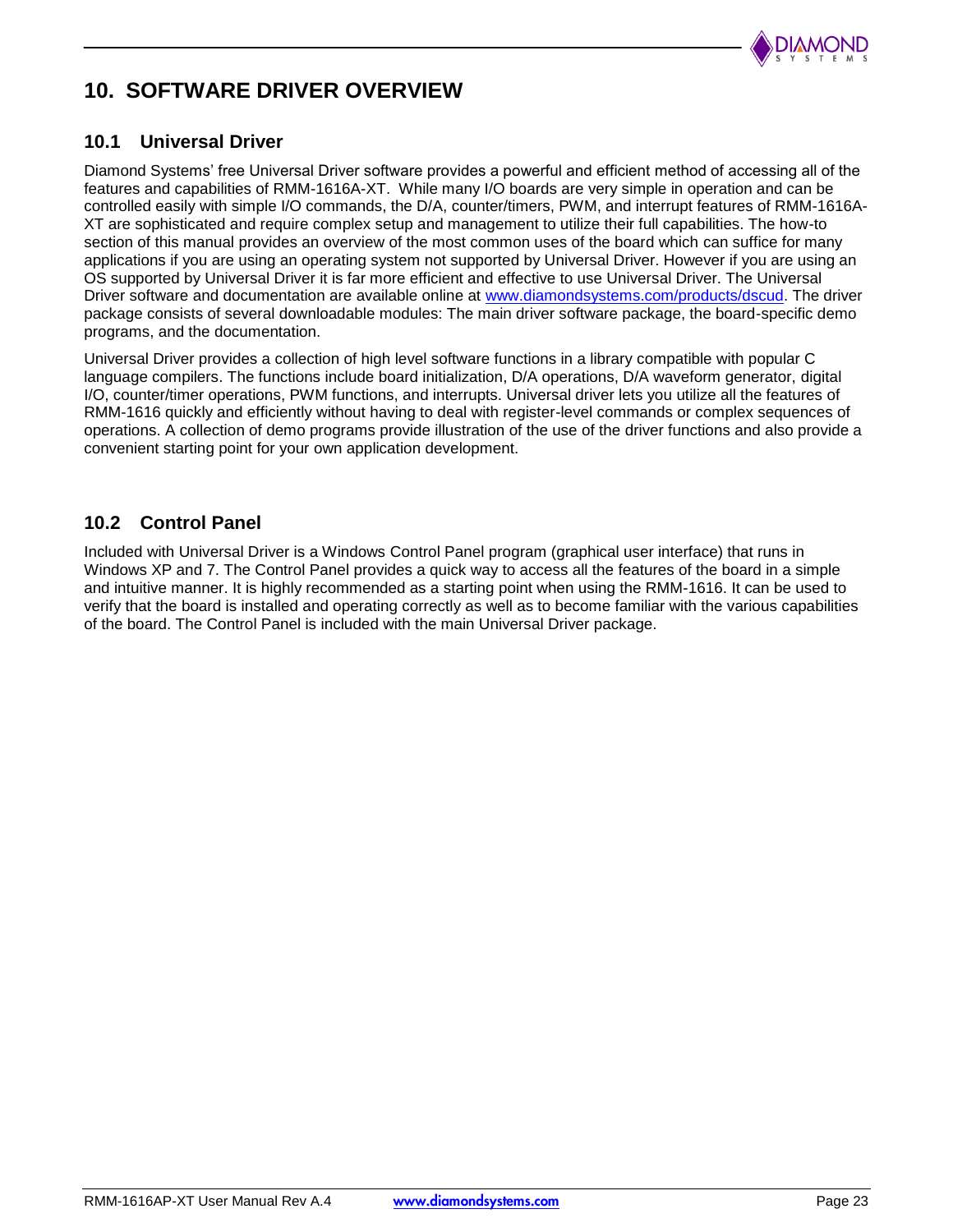

# **11. SPECIFICATIONS**

| <b>Host Interface</b>                           |                                                                                                |
|-------------------------------------------------|------------------------------------------------------------------------------------------------|
| Interface bus                                   | PC/104 8-bit ISA bus or PC/104-Plus PCI bus                                                    |
| <b>Bus selection</b>                            | Autodetection with PCI priority; manual ISA override                                           |
| <b>Analog Outputs</b>                           |                                                                                                |
| Number of outputs                               | 4, 8 or 16                                                                                     |
| Resolution                                      | 16 bits                                                                                        |
| Output ranges                                   | 0-5V, 0-10V, ±5V, ±10V, 0-20mA, 0-24mA, 4-20mA                                                 |
| Settling time                                   | 10us maximum to $\pm$ .003%                                                                    |
| Linearity error                                 | $±2$ LSB maximum                                                                               |
| Differential nonlinearity                       | $±2$ LSB maximum                                                                               |
| Monotonicity                                    | 15 bits minimum                                                                                |
| Output current limit<br>(voltage outputs)       | 8mA or 16mA, software selectable per channel                                                   |
| Open-circuit voltage limit<br>(current outputs) | 23V, 24.5V, 27V or 29.5V, software programmable per channel                                    |
| Reset                                           | All DACs reset to tristate on voltage and current output pins                                  |
|                                                 | Programmable clear code, independent value per channel                                         |
| <b>Waveform Generator</b>                       |                                                                                                |
| Number of channels                              | 1 to 16                                                                                        |
| Buffer size per channel                         | 1 to 2048 samples, software programmable                                                       |
|                                                 | 2048 total sample limit                                                                        |
| Trigger source                                  | Software, counter/timer or external signal, software selectable                                |
| <b>Digital I/O</b>                              |                                                                                                |
| Number of lines                                 | 40 byte-wide, 8 bit-wide, programmable direction                                               |
|                                                 | <b>TTL/CMOS compatible</b>                                                                     |
| Input voltage                                   | Logic 0: -0.5V min, 0.8V max                                                                   |
|                                                 | Logic 1: 2.0V min, 5.5V max                                                                    |
| Output voltage                                  | Logic 0: 0.0V min, 0.4V max                                                                    |
|                                                 | Logic 1: 3.0V min, 4.6V max                                                                    |
| Output current                                  | ±2.5mA maximum per line                                                                        |
| I/O data transfer modes                         | Normal or latched, software selectable                                                         |
| <b>Counter/Timers</b>                           |                                                                                                |
| Number of counters                              | 2 32-bit, software programmable                                                                |
| Clock sources                                   | 50MHz, 5MHz or external signal, software selectable                                            |
| Count direction                                 | bidirectional, software programmable; optional automatic reload at<br>0 for rate generator use |
| Clock source                                    | Internal or external, software selectable                                                      |
| Gate                                            | Programmable counter gate for each counter                                                     |